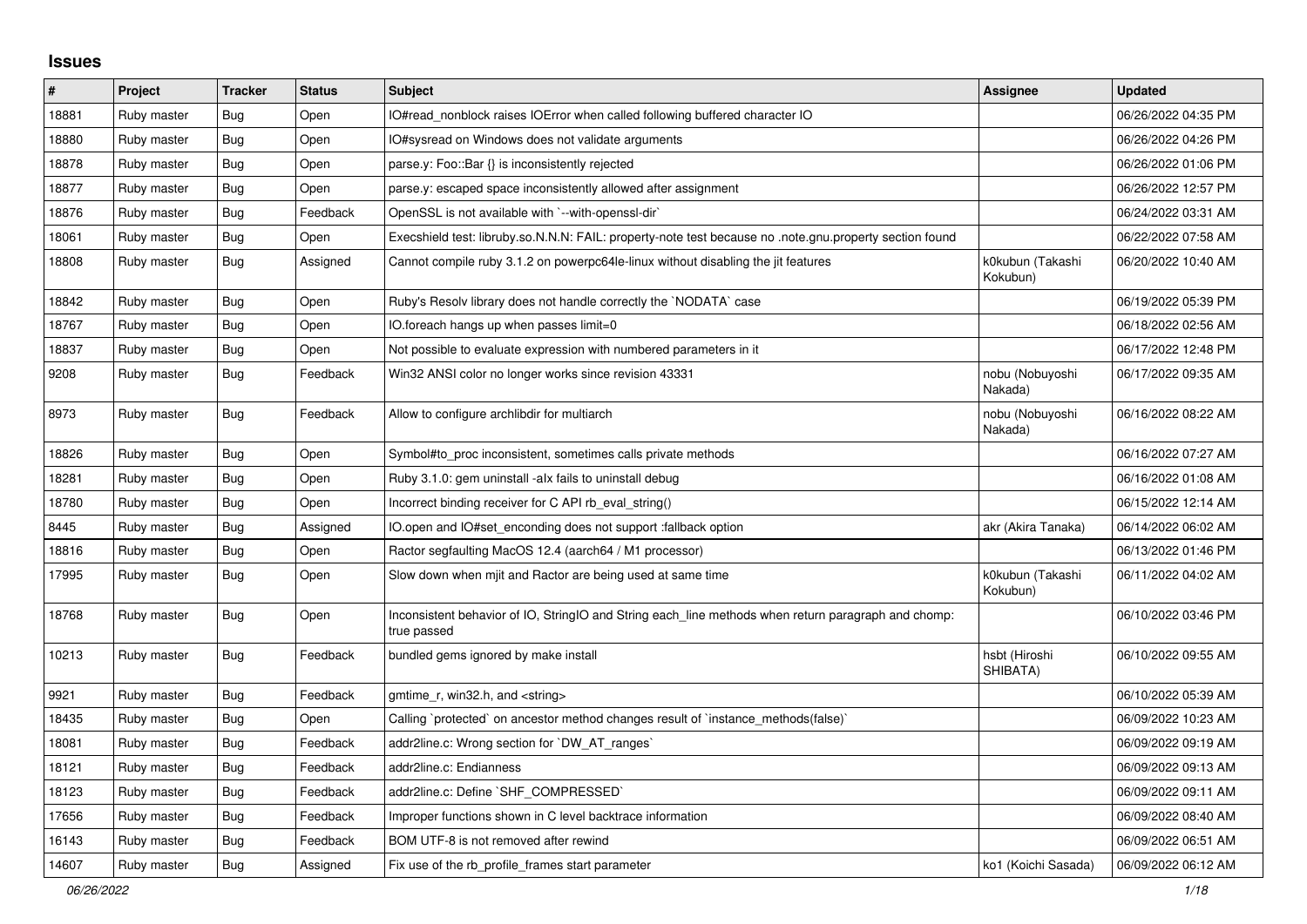| $\vert$ # | Project     | <b>Tracker</b> | <b>Status</b> | <b>Subject</b>                                                                                                         | Assignee                      | <b>Updated</b>      |
|-----------|-------------|----------------|---------------|------------------------------------------------------------------------------------------------------------------------|-------------------------------|---------------------|
| 14434     | Ruby master | <b>Bug</b>     | Feedback      | IO#reopen fails after EPIPE                                                                                            |                               | 06/09/2022 05:33 AM |
| 18657     | Ruby master | Bug            | Open          | IRB raises exception when stdout is a pipe                                                                             |                               | 06/08/2022 03:34 PM |
| 18464     | Ruby master | <b>Bug</b>     | Assigned      | RUBY_INTERNAL_EVENT_NEWOBJ tracepoint causes an interpreter crash when combined with Ractors   ko1 (Koichi Sasada)     |                               | 06/08/2022 08:25 AM |
| 18796     | Ruby master | <b>Bug</b>     | Open          | GC compaction gets stuck on Mac OS when a debugger is attached                                                         |                               | 06/08/2022 08:25 AM |
| 18795     | Ruby master | <b>Bug</b>     | Open          | Verbose GC debug output with -DRGENGC_DEBUG=5 causes a crash                                                           |                               | 06/08/2022 08:24 AM |
| 18811     | Ruby master | <b>Bug</b>     | Feedback      | PTY I/O not working on AIX 7.x                                                                                         | kanemoto (Yutaka<br>Kanemoto) | 06/07/2022 07:18 AM |
| 18818     | Ruby master | <b>Bug</b>     | Open          | SEGV (Fiber scheduler?)                                                                                                | ioquatix (Samuel<br>Williams) | 06/06/2022 06:31 PM |
| 18770     | Ruby master | <b>Bug</b>     | Open          | Inconsistent behavior of IO/StringIO's each methods when called with nil as a separator, limit and chomp:<br>true      |                               | 06/06/2022 05:38 PM |
| 18790     | Ruby master | <b>Bug</b>     | Assigned      | cannot load such file -- digest (LoadError)                                                                            | hsbt (Hiroshi<br>SHIBATA)     | 06/06/2022 12:41 AM |
| 18658     | Ruby master | <b>Bug</b>     | Open          | Need openssl 3 support for Ubuntu 22.04 (Ruby 2.7.x and 3.0.x)                                                         | rhenium (Kazuki<br>Yamaguchi) | 05/30/2022 08:06 PM |
| 18613     | Ruby master | <b>Bug</b>     | Feedback      | Voluntary wanted: Some signal-related tests fail on FreeBSD 13                                                         | knu (Akinori MUSHA)           | 05/30/2022 01:43 AM |
| 18810     | Ruby master | <b>Bug</b>     | Open          | Make `Kernel#p` interruptable.                                                                                         | ioquatix (Samuel<br>Williams) | 05/30/2022 12:44 AM |
| 18608     | Ruby master | <b>Bug</b>     | Open          | require': cannot load such file -- ripper (LoadError) after `make distclean`                                           |                               | 05/27/2022 04:10 AM |
| 18444     | Ruby master | <b>Bug</b>     | Open          | Trapped TSTP causes a locking deadlock in 3.0.3 onward                                                                 |                               | 05/26/2022 10:29 PM |
| 18286     | Ruby master | <b>Bug</b>     | Open          | Universal arm64/x86_84 binary built on an x86_64 machine segfaults/is killed on arm64                                  |                               | 05/26/2022 09:45 PM |
| 18678     | Ruby master | <b>Bug</b>     | Open          | Crash on Mac - vm_call0_cfunc_with_frame                                                                               |                               | 05/26/2022 05:40 PM |
| 18785     | Ruby master | <b>Bug</b>     | Feedback      | RbConfig::MAKEFILE_CONFIG["warnflags"] contains "-Wno-cast-function-type" which is not compatible<br>with clang 13.0.0 |                               | 05/25/2022 06:39 PM |
| 18805     | Ruby master | <b>Bug</b>     | Open          | IO::Buffer is inconsistent when returning a string from an empty buffer                                                |                               | 05/25/2022 12:45 PM |
| 18804     | Ruby master | <b>Bug</b>     | Open          | Invalid line number for putnil instruction                                                                             |                               | 05/25/2022 09:22 AM |
| 18799     | Ruby master | <b>Bug</b>     | Open          | Refinement#import_methods vs attr_reader                                                                               |                               | 05/25/2022 06:50 AM |
| 18797     | Ruby master | <b>Bug</b>     | Open          | Third argument to Regexp.new is a bit broken                                                                           |                               | 05/23/2022 10:11 AM |
| 16829     | Ruby master | <b>Bug</b>     | Open          | Exceptions raised from within an enumerated method lose part of their stacktrace                                       |                               | 05/20/2022 07:25 PM |
| 18794     | Ruby master | <b>Bug</b>     | Open          | Windows ucrt - intermittent SEGV TestObjSpace#test_reachable_objects_during_iteration                                  |                               | 05/20/2022 05:19 PM |
| 17996     | Ruby master | <b>Bug</b>     | Open          | Cygwin: thread + pipe behavior since Ruby 2.6                                                                          | cruby-cygwin                  | 05/19/2022 08:20 AM |
| 17882     | Ruby master | <b>Bug</b>     | Assigned      | bootstraptest/test_ractor.rb:224 segfaults on Cygwin                                                                   | cruby-cygwin                  | 05/19/2022 08:20 AM |
| 15334     | Ruby master | Bug            | Open          | child_info_fork::abort: address space needed by 'emoji_iso2022_kddi.so' on cygwin                                      | cruby-cygwin                  | 05/19/2022 08:20 AM |
| 15097     | Ruby master | <b>Bug</b>     | Open          | Gem install fails on Ruby 2.5.1 with Cygwin (get_dns_server_list undefined)                                            | cruby-cygwin                  | 05/19/2022 08:20 AM |
| 13999     | Ruby master | <b>Bug</b>     | Assigned      | Cygwin DDD ripper_state_lex.rb DDDDDDDD                                                                                | cruby-cygwin                  | 05/19/2022 08:20 AM |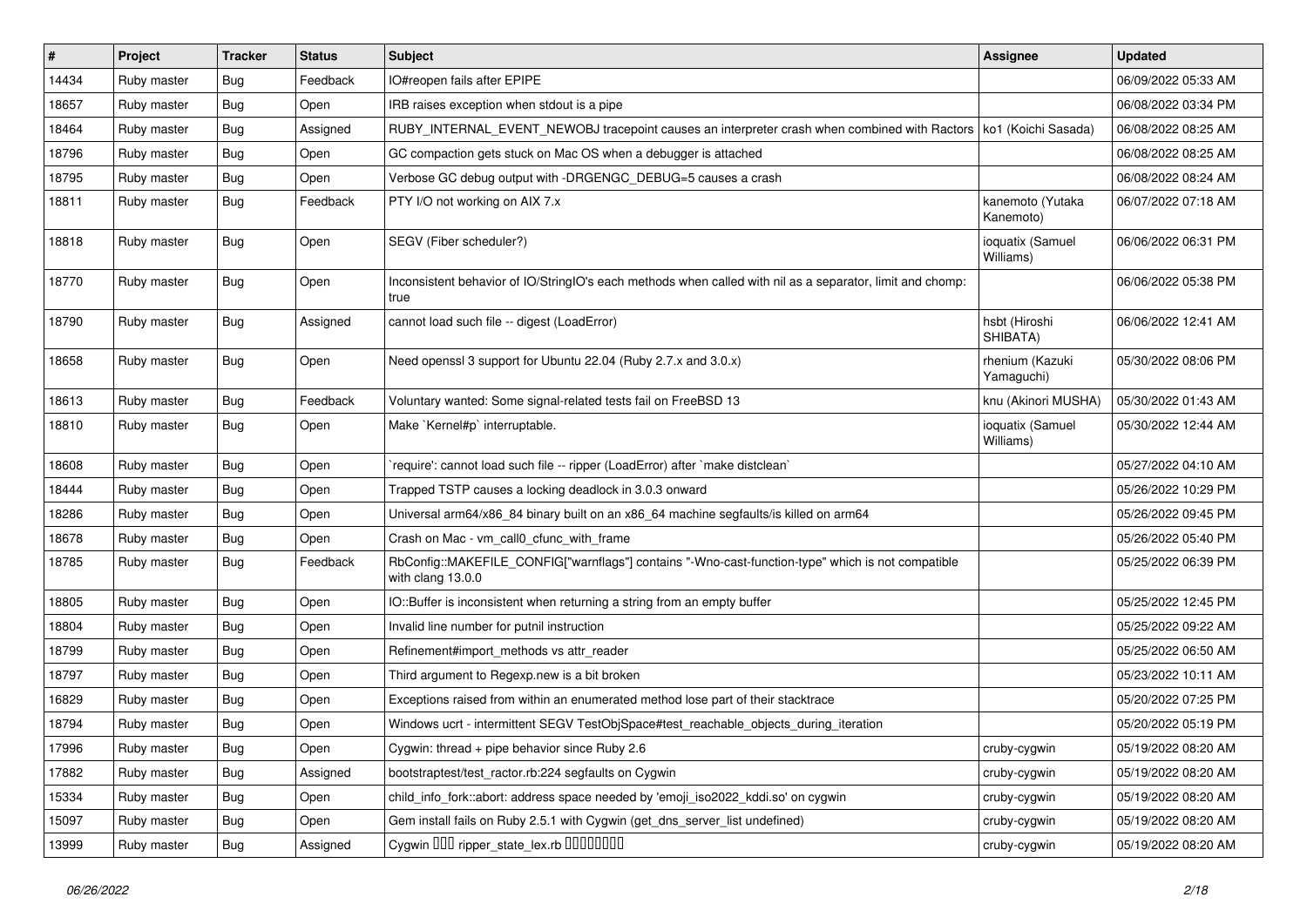| $\vert$ # | Project     | <b>Tracker</b> | <b>Status</b> | <b>Subject</b>                                                                           | Assignee                    | <b>Updated</b>      |
|-----------|-------------|----------------|---------------|------------------------------------------------------------------------------------------|-----------------------------|---------------------|
| 12506     | Ruby master | Bug            | Assigned      | On cygwin, Feature #5994 does not work                                                   | cruby-cygwin                | 05/19/2022 08:20 AM |
| 12445     | Ruby master | <b>Bug</b>     | Assigned      | Testing TestlO#test_open_fifo_does_not_block_other_threads results in deadlock on cygwin | cruby-cygwin                | 05/19/2022 08:20 AM |
| 12444     | Ruby master | Bug            | Assigned      | Segmentation fault when running TestException#test_machine_stackoverflow on cygwin       | cruby-cygwin                | 05/19/2022 08:20 AM |
| 12442     | Ruby master | Bug            | Assigned      | TestArgf#test textmode fails on cygwin                                                   | cruby-cygwin                | 05/19/2022 08:20 AM |
| 12440     | Ruby master | Bug            | Feedback      | make test-all is not working on cygwin                                                   | cruby-cygwin                | 05/19/2022 08:20 AM |
| 11840     | Ruby master | Bug            | Open          | Error with "make check" on Cygwin                                                        | cruby-cygwin                | 05/19/2022 08:20 AM |
| 9409      | Ruby master | <b>Bug</b>     | Open          | Cygwin I "filesystem" I encoding IIIIIIIIIIIII                                           | cruby-cygwin                | 05/19/2022 08:20 AM |
| 18783     | Ruby master | Bug            | Open          | OptionParser should recognize "-" as an optional argument                                |                             | 05/19/2022 12:15 AM |
| 18782     | Ruby master | <b>Bug</b>     | Open          | Race conditions in autoload when loading the same feature with multiple threads.         |                             | 05/18/2022 09:22 PM |
| 18751     | Ruby master | Bug            | Open          | Regression on master for Method#== when comparing public with private method             |                             | 05/18/2022 01:27 AM |
| 18789     | Ruby master | Bug            | Open          | make test-bundled-gems failed after make install                                         |                             | 05/18/2022 01:01 AM |
| 18784     | Ruby master | Bug            | Open          | FileUtils.rm_f` and `FileUtils.rm_rf` should not mask exceptions                         |                             | 05/16/2022 09:04 AM |
| 18763     | Ruby master | Bug            | Open          | The configure option "--with-openssl-dir" has lower precedence than pkg-config           |                             | 05/11/2022 11:39 AM |
| 18764     | Ruby master | <b>Bug</b>     | Open          | Build Error when Using msys2-mingw64 and Ruby 3.2                                        |                             | 05/10/2022 06:48 AM |
| 18760     | Ruby master | <b>Bug</b>     | Open          | Ractors vs "skynet" microbenchmark                                                       |                             | 05/02/2022 11:36 PM |
| 18750     | Ruby master | Bug            | Feedback      | Segmentation fault on SIGINT when waiting in TracePoint handler                          |                             | 04/29/2022 10:47 AM |
| 18758     | Ruby master | Bug            | Open          | Ruby fails to build on M1 Mac when x86 Homebrew is installed                             |                             | 04/28/2022 03:19 PM |
| 18759     | Ruby master | Bug            | Open          | snapshot-ruby_2_7: test failure on macos-12                                              |                             | 04/28/2022 12:18 AM |
| 18740     | Ruby master | Bug            | Open          | Use of rightward assignment changes line number needed for line-targeted TracePoint      |                             | 04/27/2022 09:56 AM |
| 18133     | Ruby master | <b>Bug</b>     | Assigned      | LTO: TestGCCompact#test_ast_compacts segfaults on i686                                   |                             | 04/23/2022 04:19 PM |
| 18731     | Ruby master | <b>Bug</b>     | Open          | Parallel test-all sometimes does not run at all some tests                               |                             | 04/23/2022 12:58 PM |
| 18737     | Ruby master | <b>Bug</b>     | Open          | Windows 'require' is case independent                                                    |                             | 04/22/2022 06:18 PM |
| 18622     | Ruby master | <b>Bug</b>     | Open          | const_get still looks in Object, while lexical constant lookup no longer does            |                             | 04/22/2022 11:26 AM |
| 18567     | Ruby master | Bug            | Open          | Depending on default gems in stdlib gems when not needed considered harmful              | hsbt (Hiroshi<br>SHIBATA)   | 04/21/2022 04:45 PM |
| 18677     | Ruby master | Bug            | Assigned      | BigDecimal#power (**) returns FloatDomainError when passing an infinite parameter        | mrkn (Kenta Murata)         | 04/20/2022 02:04 AM |
| 18743     | Ruby master | <b>Bug</b>     | Open          | Enumerator#next / peek re-use each others stacktraces                                    |                             | 04/19/2022 02:42 PM |
| 18738     | Ruby master | Bug            | Open          | IRB can't recognize heredoc after words                                                  |                             | 04/18/2022 12:00 AM |
| 18727     | Ruby master | <b>Bug</b>     | Assigned      | Make failed on x86_64-cygwin (LoadError)                                                 | peterzhu2118 (Peter<br>Zhu) | 04/16/2022 05:15 AM |
| 18733     | Ruby master | <b>Bug</b>     | Open          | Ruby GC problems cause performance issue with Ractor                                     |                             | 04/15/2022 09:13 AM |
| 18686     | Ruby master | <b>Bug</b>     | Open          | Regexp supporting unexpected age properties in Ruby < 3.2                                |                             | 04/08/2022 06:52 PM |
| 18455     | Ruby master | <b>Bug</b>     | Open          | IO#close` has poor performance and difficult to understand semantics.                    |                             | 04/04/2022 02:02 AM |
| 18674     | Ruby master | Bug            | Open          | Build failure `make up` with WSL2                                                        |                             | 04/01/2022 08:51 AM |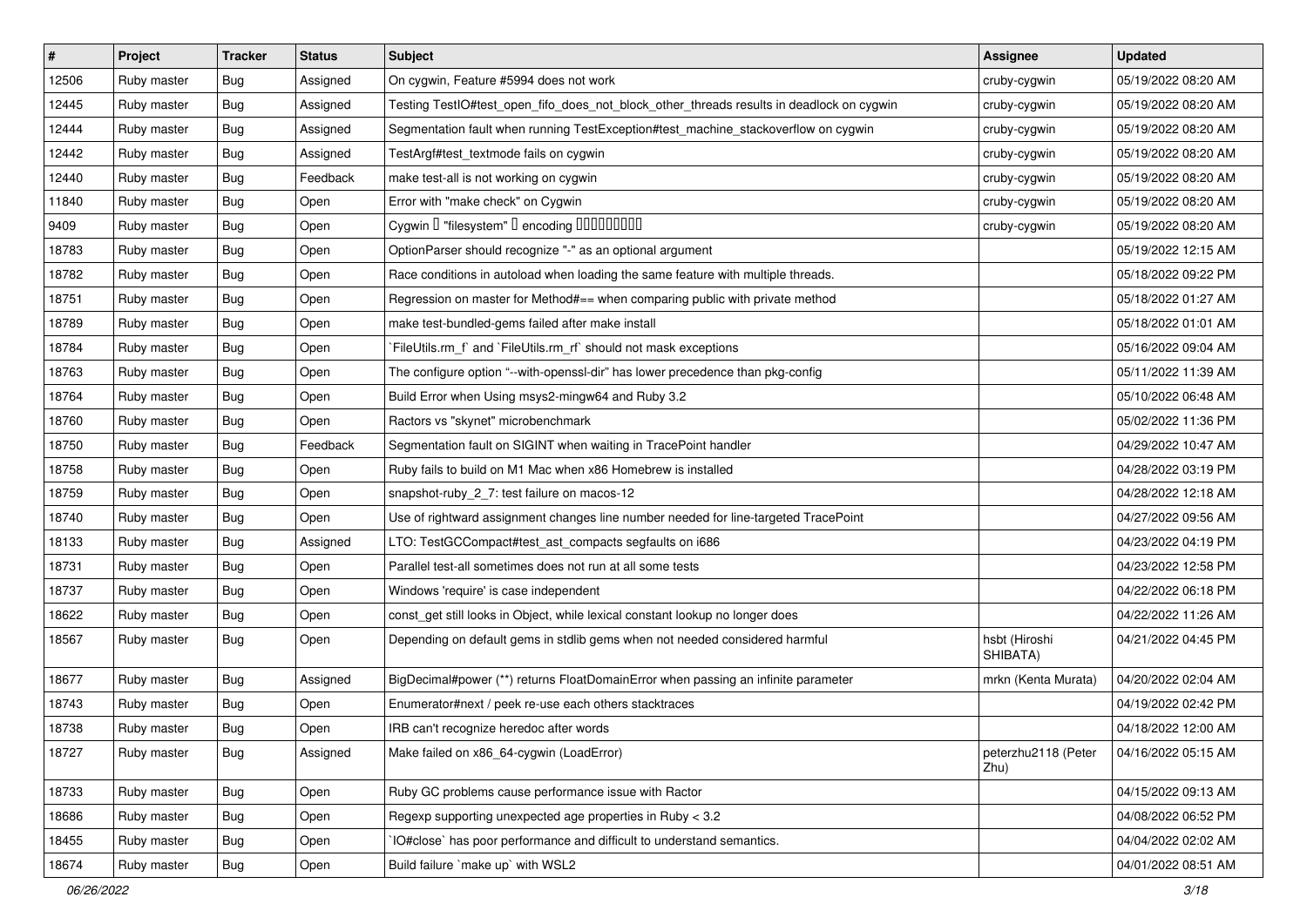| $\vert$ # | Project     | <b>Tracker</b> | <b>Status</b> | <b>Subject</b>                                                                                                          | <b>Assignee</b>            | <b>Updated</b>      |
|-----------|-------------|----------------|---------------|-------------------------------------------------------------------------------------------------------------------------|----------------------------|---------------------|
| 18605     | Ruby master | Bug            | Open          | Fails to run on (newer) 32bit Windows with ucrt                                                                         |                            | 04/01/2022 07:52 AM |
| 18247     | Ruby master | <b>Bug</b>     | Open          | weird results for `Array#slice` or `Array#[]` with argument of type `Enumerator::ArithmeticSequence`                    |                            | 03/30/2022 11:05 PM |
| 18396     | Ruby master | Bug            | Open          | An unexpected "hash value omission" syntax error when without parentheses call expr follows                             |                            | 03/29/2022 09:58 PM |
| 18666     | Ruby master | <b>Bug</b>     | Open          | No rule to make target 'yaml/yaml.h', needed by 'api.o'                                                                 | hsbt (Hiroshi<br>SHIBATA)  | 03/29/2022 11:17 AM |
| 18661     | Ruby master | Bug            | Open          | Net::HTTP behavior changed between 2.6 and 3.1 on windows.                                                              |                            | 03/25/2022 01:57 PM |
| 18553     | Ruby master | <b>Bug</b>     | Open          | Memory leak on compiling method call with kwargs                                                                        | ko1 (Koichi Sasada)        | 03/23/2022 09:34 PM |
| 18651     | Ruby master | <b>Bug</b>     | Open          | oob access in CP51932 -> CP50220 transcoder                                                                             | akr (Akira Tanaka)         | 03/23/2022 01:17 PM |
| 17196     | Ruby master | Bug            | Assigned      | Segmentation Fault with Socket#close in Ractors                                                                         | ko1 (Koichi Sasada)        | 03/20/2022 01:52 PM |
| 18614     | Ruby master | <b>Bug</b>     | Open          | Error (busy loop) in<br>TestGemCommandsSetupCommand#test destdir flag does not try to write to the default gem hom<br>e | hsbt (Hiroshi<br>SHIBATA)  | 03/17/2022 01:03 AM |
| 18623     | Ruby master | <b>Bug</b>     | Open          | make runnable' does not work                                                                                            | nobu (Nobuyoshi<br>Nakada) | 03/16/2022 01:28 AM |
| 18580     | Ruby master | <b>Bug</b>     | Open          | Range#include? inconsistency for beginless String ranges                                                                |                            | 03/09/2022 10:22 PM |
| 18616     | Ruby master | <b>Bug</b>     | Open          | Error with clang(1) on MacOS due to __declspec()                                                                        |                            | 03/09/2022 10:50 AM |
| 18607     | Ruby master | <b>Bug</b>     | Feedback      | Ruby 2.7.5 fails to configure on macOS Monterey on mac with M1 Pro                                                      |                            | 03/04/2022 01:08 PM |
| 18476     | Ruby master | Bug            | Open          | Call to require stuck forever after receiving EAGAIN on writev when running with zeus                                   |                            | 02/28/2022 02:55 PM |
| 18169     | Ruby master | <b>Bug</b>     | Assigned      | Local copies of gemified libraries are being released out of sync with their gems                                       | hsbt (Hiroshi<br>SHIBATA)  | 02/25/2022 05:40 PM |
| 18601     | Ruby master | Bug            | Open          | Invalid byte sequences in Big5 encodings                                                                                | duerst (Martin Dürst)      | 02/23/2022 07:59 AM |
| 18257     | Ruby master | Bug            | Open          | rb mRubyVMFrozenCore is broken by GC run                                                                                |                            | 02/10/2022 12:36 PM |
| 18572     | Ruby master | <b>Bug</b>     | Assigned      | Performance regression when invoking refined methods                                                                    | ko1 (Koichi Sasada)        | 02/10/2022 12:48 AM |
| 17263     | Ruby master | Bug            | Open          | Fiber context switch degrades with number of fibers, limit on number of fibers                                          |                            | 01/31/2022 02:47 PM |
| 11064     | Ruby master | Bug            | Open          | #singleton_methods for objects with special singleton_class returns an empty array                                      |                            | 01/31/2022 05:02 AM |
| 18518     | Ruby master | <b>Bug</b>     | Open          | NoMemoryError + [FATAL] failed to allocate memory for twice 1 << large                                                  |                            | 01/28/2022 01:40 PM |
| 18507     | Ruby master | <b>Bug</b>     | Open          | Incorrect target os detection in configure script                                                                       |                            | 01/25/2022 08:57 AM |
| 18510     | Ruby master | Bug            | Open          | Unexpected waiting for console when starting ruby on windows                                                            |                            | 01/23/2022 02:53 PM |
| 18506     | Ruby master | <b>Bug</b>     | Open          | make and make install rebuild items every time unnecessarily - sometimes causing races in parallel<br>installs          |                            | 01/21/2022 01:46 PM |
| 18429     | Ruby master | <b>Bug</b>     | Open          | Configure ruby-3.0.3 on Solaris 10 Unknown keyword 'URL' in './ruby.tmp.pc'                                             |                            | 01/18/2022 09:15 PM |
| 18492     | Ruby master | Bug            | Open          | rb_rescue2` inside `rb_protect` segfaults on Windows                                                                    |                            | 01/14/2022 03:17 PM |
| 18472     | Ruby master | Bug            | Open          | rb w32 map errno is not found on Ruby-3.1.0                                                                             |                            | 01/13/2022 09:59 AM |
| 18473     | Ruby master | <b>Bug</b>     | Open          | Raw data in Socket::Option#inspect on Amazon Linux 2                                                                    |                            | 01/11/2022 02:13 PM |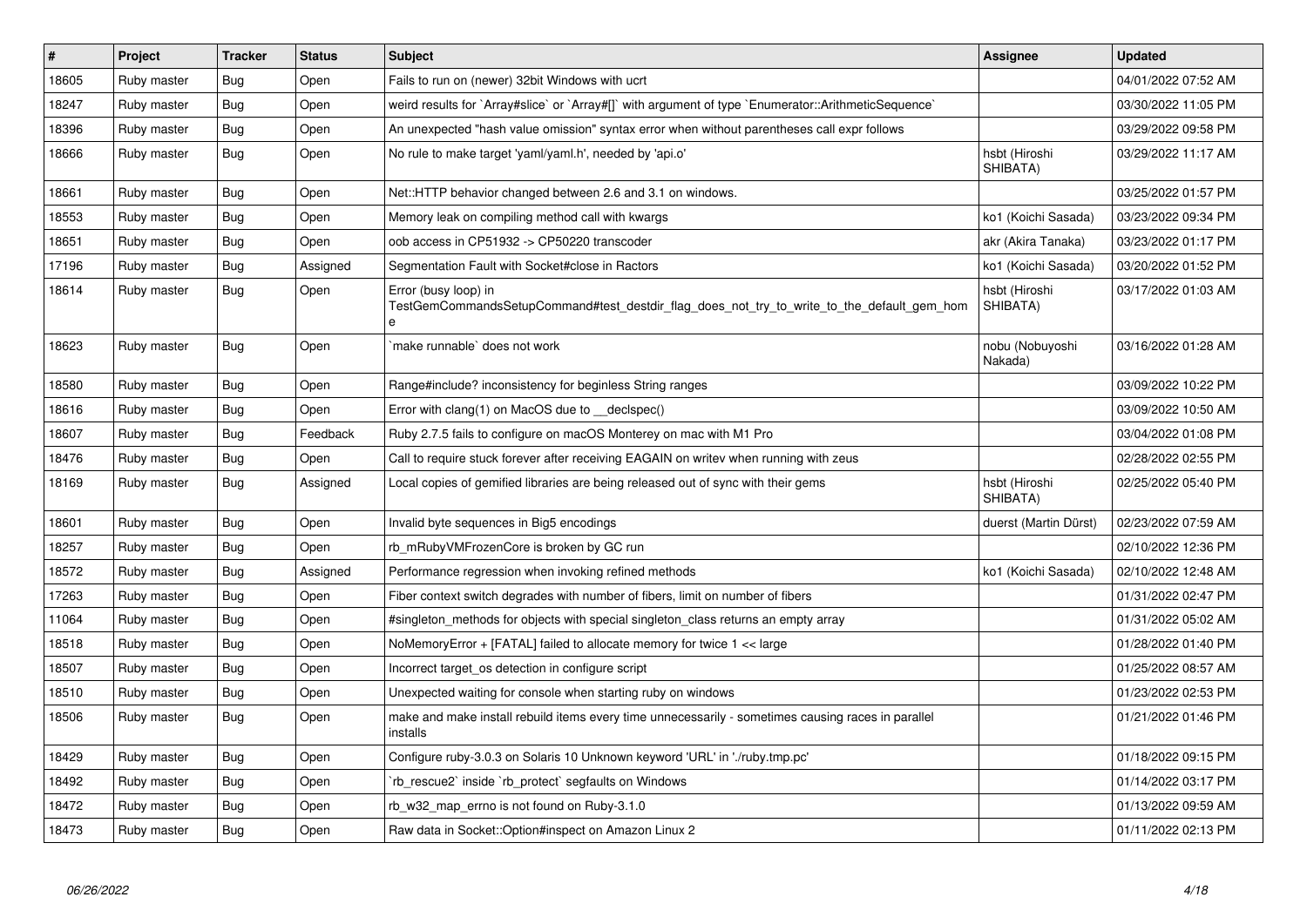| #     | Project     | <b>Tracker</b> | <b>Status</b> | <b>Subject</b>                                                                                                                                                      | <b>Assignee</b>              | <b>Updated</b>      |
|-------|-------------|----------------|---------------|---------------------------------------------------------------------------------------------------------------------------------------------------------------------|------------------------------|---------------------|
| 18277 | Ruby master | Bug            | Open          | buffer error (Zlib::BufError) in Zlib::Deflate#deflate when using MJIT                                                                                              | k0kubun (Takashi<br>Kokubun) | 01/05/2022 03:04 PM |
| 18454 | Ruby master | Bug            | Open          | YJIT slowing down key Discourse benchmarks                                                                                                                          |                              | 01/04/2022 08:45 AM |
| 18457 | Ruby master | <b>Bug</b>     | Open          | ruby 2.7.5 fiddle/types.rb use uint32_t but fiddle/cparser.rb lacks uint32_t                                                                                        |                              | 01/03/2022 01:00 PM |
| 18132 | Ruby master | <b>Bug</b>     | Open          | TODO: fix ccan/list thread safety                                                                                                                                   |                              | 01/02/2022 08:22 AM |
| 18456 | Ruby master | Bug            | Open          | rdoc non-determinism: module includes can be added once or twice to generated .ri                                                                                   |                              | 01/01/2022 11:16 PM |
| 18430 | Ruby master | <b>Bug</b>     | Feedback      | Raspberry Pi 3.0.3 Compile Issue                                                                                                                                    |                              | 12/28/2021 12:46 AM |
| 18380 | Ruby master | <b>Bug</b>     | Open          | TestAddressResolve#test_socket_getnameinfo_domain_blocking test failures                                                                                            |                              | 12/21/2021 04:22 PM |
| 18413 | Ruby master | Bug            | Open          | Segfault in `ripper/lexer.rb`                                                                                                                                       |                              | 12/17/2021 04:49 PM |
| 18412 | Ruby master | <b>Bug</b>     | Open          | Segfault in test ractor.rb                                                                                                                                          |                              | 12/17/2021 04:23 AM |
| 17826 | Ruby master | Bug            | Assigned      | Ractor#take hangs if used in multiple Threads                                                                                                                       | ko1 (Koichi Sasada)          | 12/15/2021 01:30 PM |
| 18381 | Ruby master | <b>Bug</b>     | Assigned      | Default vs Bundled gems                                                                                                                                             | hsbt (Hiroshi<br>SHIBATA)    | 12/15/2021 11:09 AM |
| 18024 | Ruby master | Bug            | Assigned      | Ractor crashes when connections are closed in multiple Ractors                                                                                                      | ko1 (Koichi Sasada)          | 12/14/2021 04:41 PM |
| 17799 | Ruby master | Bug            | Open          | Seg fault in rb_class_clear_method_cache                                                                                                                            |                              | 12/09/2021 05:39 AM |
| 16920 | Ruby master | <b>Bug</b>     | Open          | TestThread#test signal at join fails on aarch64                                                                                                                     |                              | 12/07/2021 02:17 PM |
| 18393 | Ruby master | Bug            | Open          | TestReadline#test interrupt in other thread fails on armv7hl                                                                                                        |                              | 12/07/2021 02:03 PM |
| 18073 | Ruby master | <b>Bug</b>     | Open          | test/ruby/test_jit.rb: "error: invalid use of '_builtin_va_arg_pack ()" on Ruby 2.7.4 on gcc 4.8.5                                                                  |                              | 12/03/2021 03:04 PM |
| 17998 | Ruby master | Bug            | Assigned      | ractor: process hanging (with ractors initialized, but not being used)                                                                                              | ko1 (Koichi Sasada)          | 12/02/2021 08:17 PM |
| 14090 | Ruby master | <b>Bug</b>     | Assigned      | TestGc#test_interrupt_in_finalizer` fails very rarely                                                                                                               | ko1 (Koichi Sasada)          | 12/02/2021 07:24 PM |
| 17765 | Ruby master | <b>Bug</b>     | Feedback      | Segmentation fault when calling String#gsub                                                                                                                         |                              | 12/02/2021 06:57 PM |
| 18379 | Ruby master | Bug            | Open          | [CI] Windows mingw/ucrt - test-all timeout failures                                                                                                                 |                              | 12/02/2021 02:23 AM |
| 18355 | Ruby master | <b>Bug</b>     | Assigned      | require("pathname") within rack application chnages behaviors of Pathname methods, such as<br>absolute?(), when there are two versions of 'pathname' gem installed. | hsbt (Hiroshi<br>SHIBATA)    | 11/30/2021 08:01 AM |
| 18034 | Ruby master | Bug            | Assigned      | Segmentation fault fiddle with `--enable-bundled-libffi` and macOS                                                                                                  | kou (Kouhei Sutou)           | 11/30/2021 07:39 AM |
| 17516 | Ruby master | <b>Bug</b>     | Assigned      | forking in a ractor causes Ruby to crash                                                                                                                            | ko1 (Koichi Sasada)          | 11/30/2021 05:26 AM |
| 13671 | Ruby master | <b>Bug</b>     | Assigned      | Regexp with lookbehind and case-insensitivity raises RegexpError only on strings with certain characters                                                            | duerst (Martin Dürst)        | 11/30/2021 04:42 AM |
| 18337 | Ruby master | <b>Bug</b>     | Assigned      | Ruby allows zero-width characters in identifiers                                                                                                                    | duerst (Martin Dürst)        | 11/24/2021 09:13 AM |
| 16776 | Ruby master | Bug            | Assigned      | Regression in coverage library                                                                                                                                      | ko1 (Koichi Sasada)          | 11/24/2021 07:26 AM |
| 17478 | Ruby master | Bug            | Assigned      | Ruby3.0 is slower than Ruby2.7.2 when parsing a large CSV file                                                                                                      | kou (Kouhei Sutou)           | 11/24/2021 05:12 AM |
| 18359 | Ruby master | <b>Bug</b>     | Open          | [Windows MinGW] warning Please include winsock2.h before windows.h                                                                                                  |                              | 11/23/2021 05:07 PM |
| 18338 | Ruby master | <b>Bug</b>     | Open          | Encoding.default_external = Encoding::UTF_16BE may add a wrongly-encoded string to<br>\$LOADED_FEATURES                                                             |                              | 11/15/2021 07:32 AM |
| 18269 | Ruby master | Bug            | Open          | trace_opt_not and trace_opt_regexpmatch2 insns are indistinguishable                                                                                                |                              | 11/12/2021 07:44 AM |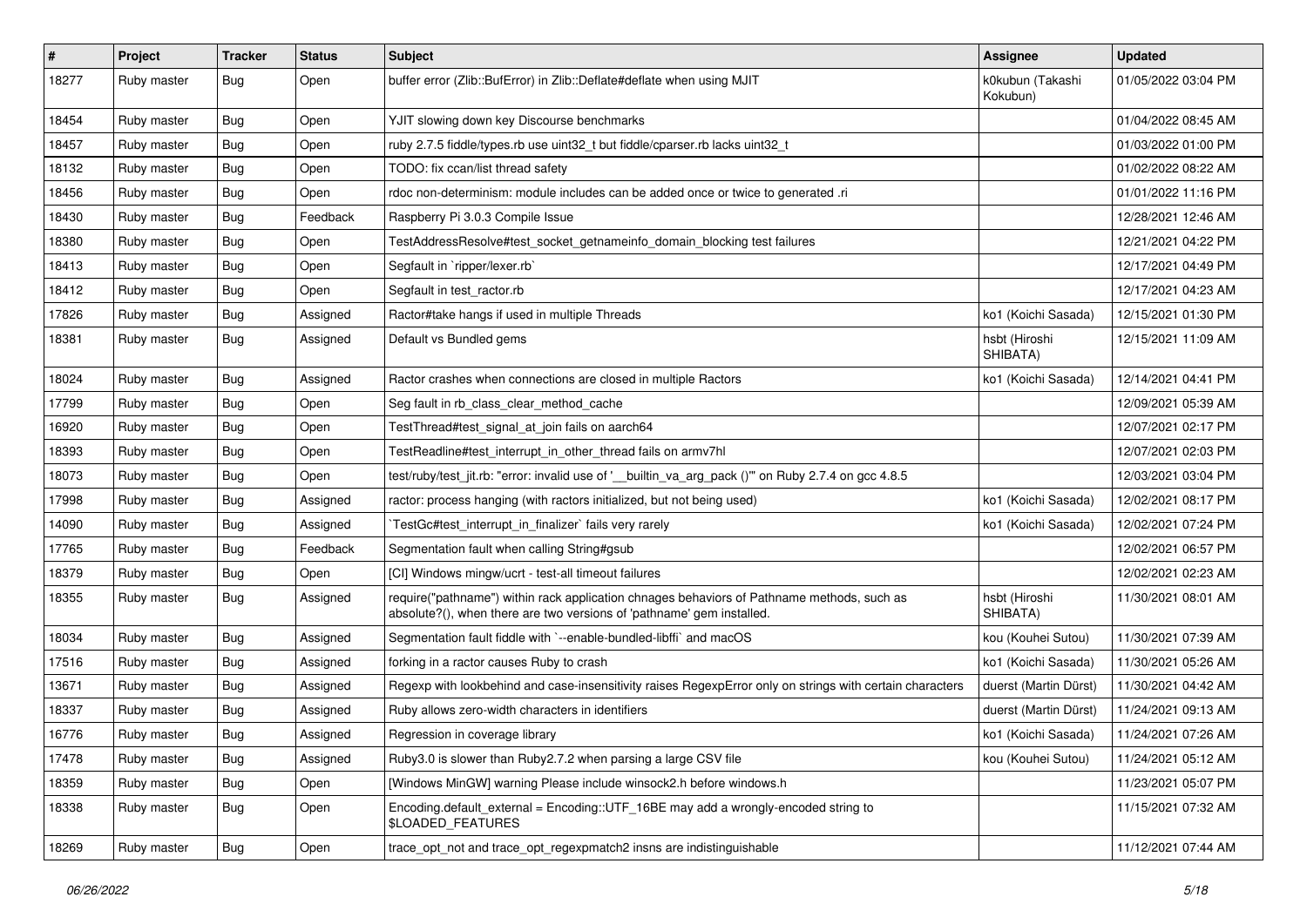| #     | Project     | <b>Tracker</b> | <b>Status</b> | <b>Subject</b>                                                                                                                                          | <b>Assignee</b>               | <b>Updated</b>      |
|-------|-------------|----------------|---------------|---------------------------------------------------------------------------------------------------------------------------------------------------------|-------------------------------|---------------------|
| 16497 | Ruby master | Bug            | Assigned      | StringIO#internal_encoding is broken (more severely in 2.7)                                                                                             | nobu (Nobuyoshi<br>Nakada)    | 10/26/2021 04:31 PM |
| 12436 | Ruby master | <b>Bug</b>     | Assigned      | newline argument of File.open seems not respected on Windows                                                                                            | nobu (Nobuyoshi<br>Nakada)    | 10/25/2021 09:07 AM |
| 18255 | Ruby master | <b>Bug</b>     | Open          | ioctl zeroes the last buffer byte                                                                                                                       |                               | 10/25/2021 08:13 AM |
| 18258 | Ruby master | <b>Bug</b>     | Open          | Ractor.shareable? can be slow and mutates internal object flags.                                                                                        | ko1 (Koichi Sasada)           | 10/21/2021 08:58 AM |
| 17146 | Ruby master | <b>Bug</b>     | Open          | Queue operations are allowed after it is frozen                                                                                                         |                               | 10/20/2021 08:32 PM |
| 16953 | Ruby master | <b>Bug</b>     | Feedback      | Windows bash bin files removed in master                                                                                                                |                               | 10/15/2021 01:57 AM |
| 17774 | Ruby master | Bug            | Open          | Quantified empty group causes regex to fail                                                                                                             |                               | 10/13/2021 04:43 PM |
| 10416 | Ruby master | <b>Bug</b>     | Open          | Create mechanism for updating of Unicode data files downstreams when we want                                                                            | nobu (Nobuyoshi<br>Nakada)    | 10/08/2021 06:40 AM |
| 18186 | Ruby master | <b>Bug</b>     | Open          | SEGV with system command - MinGW?                                                                                                                       |                               | 09/22/2021 03:20 PM |
| 18119 | Ruby master | <b>Bug</b>     | Open          | Ractor crashes when instantiating classes                                                                                                               | ko1 (Koichi Sasada)           | 09/14/2021 01:42 AM |
| 17624 | Ruby master | <b>Bug</b>     | Open          | Ractor.receive is not thread-safe                                                                                                                       | ko1 (Koichi Sasada)           | 09/14/2021 01:40 AM |
| 17617 | Ruby master | Bug            | Open          | When a Ractor's incoming port is closed, Ractor receive if does not raise Ractor::ClosedError, but instead   ko1 (Koichi Sasada)<br>blocks indefinitely |                               | 09/14/2021 01:40 AM |
| 17878 | Ruby master | <b>Bug</b>     | Open          | bootstraptest/test_ractor.rb:224 a random failing test with "The outgoing-port is already closed<br>(Ractor::ClosedError)"                              |                               | 09/13/2021 01:10 PM |
| 18152 | Ruby master | <b>Bug</b>     | Open          | Fix theoretical bug with signals $+$ qsort                                                                                                              |                               | 09/08/2021 03:38 PM |
| 18142 | Ruby master | Bug            | Assigned      | Segmentation fault with Ruby 3.0.2                                                                                                                      | k0kubun (Takashi<br>Kokubun)  | 09/02/2021 07:43 AM |
| 18144 | Ruby master | <b>Bug</b>     | Open          | Timeout not working while regular expression match is running                                                                                           |                               | 09/02/2021 07:08 AM |
| 18131 | Ruby master | <b>Bug</b>     | Open          | addr2line.c: Some inlined functions mistakenly shown                                                                                                    |                               | 08/24/2021 07:59 PM |
| 16492 | Ruby master | <b>Bug</b>     | Open          | TestBugReporter#test_bug_reporter_add test failures                                                                                                     | jaruga (Jun Aruga)            | 08/24/2021 01:12 PM |
| 17722 | Ruby master | Bug            | Open          | define_method with shareable results in "defined in a different Ractor"                                                                                 |                               | 08/24/2021 12:03 PM |
| 18129 | Ruby master | Bug            | Open          | Ractor-incompatible global variables can be accessed through alias                                                                                      |                               | 08/23/2021 10:08 PM |
| 15428 | Ruby master | Bug            | Open          | Refactor Proc#>> and #<<                                                                                                                                |                               | 08/20/2021 06:31 PM |
| 18036 | Ruby master | Bug            | Open          | Pthread fibers become invalid on fork - different from normal fibers.                                                                                   | ioquatix (Samuel<br>Williams) | 08/19/2021 07:05 AM |
| 18080 | Ruby master | Bug            | Open          | Syntax error on one-line pattern matching                                                                                                               |                               | 08/18/2021 12:38 AM |
| 13864 | Ruby master | <b>Bug</b>     | Assigned      | Rinda multicast test failures due to missing default route                                                                                              | seki (Masatoshi Seki)         | 08/17/2021 07:16 AM |
| 16836 | Ruby master | <b>Bug</b>     | Assigned      | configure-time LDFLAGS leak into ruby pkg-config file                                                                                                   | nobu (Nobuyoshi<br>Nakada)    | 08/14/2021 09:10 AM |
| 18058 | Ruby master | <b>Bug</b>     | Open          | 3.1.0-dev with MJIT enabled Zlib::BufError during `gem install`                                                                                         | k0kubun (Takashi<br>Kokubun)  | 08/02/2021 08:31 PM |
| 18049 | Ruby master | <b>Bug</b>     | Feedback      | Cannot build ruby-3.0.2 on NetBSD                                                                                                                       |                               | 08/01/2021 12:36 AM |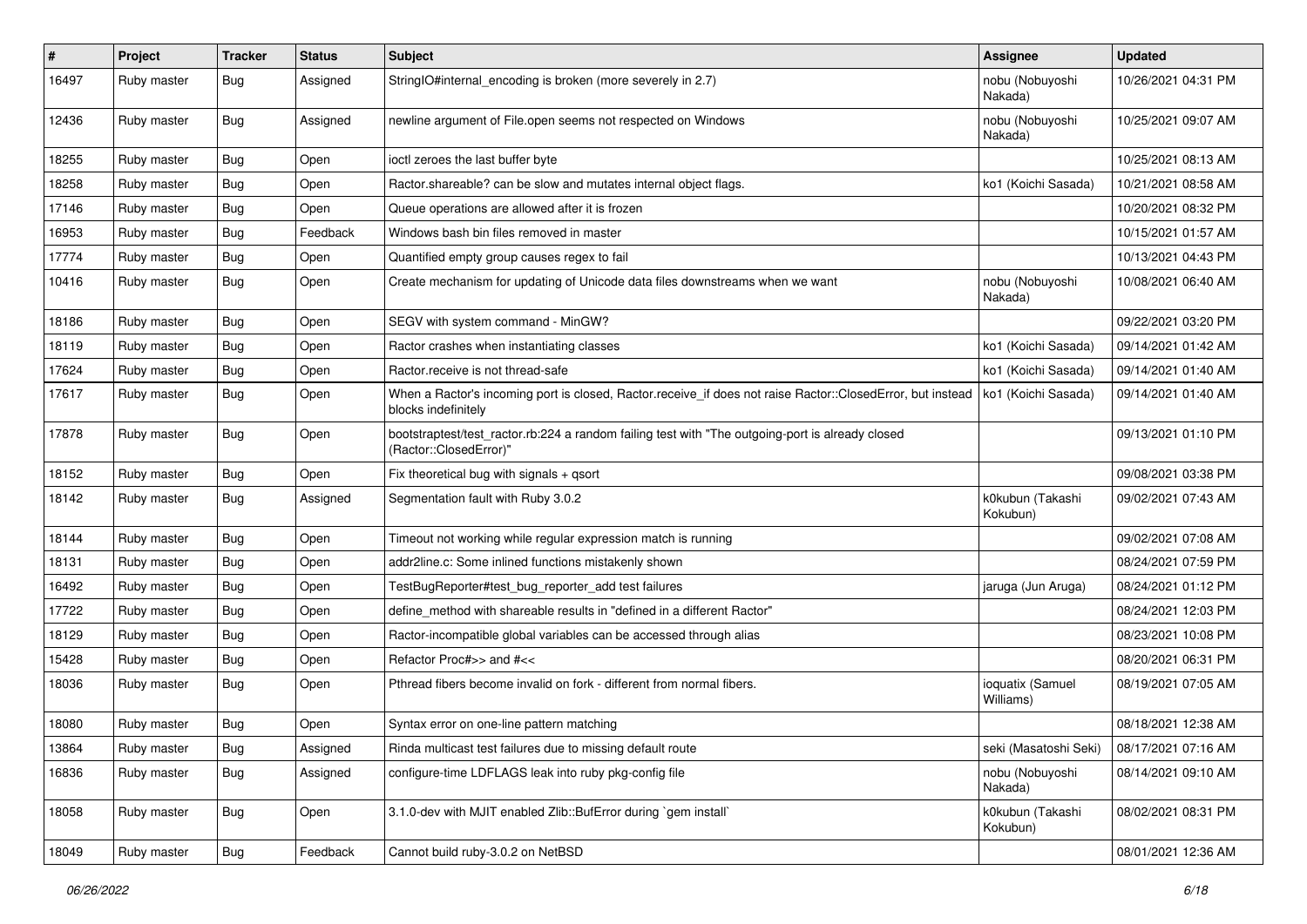| #     | Project     | <b>Tracker</b> | <b>Status</b> | <b>Subject</b>                                                                                                          | Assignee                      | <b>Updated</b>      |
|-------|-------------|----------------|---------------|-------------------------------------------------------------------------------------------------------------------------|-------------------------------|---------------------|
| 18002 | Ruby master | Bug            | Open          | s390x: Tests failing without LC_ALL env                                                                                 | jaruga (Jun Aruga)            | 07/12/2021 04:30 PM |
| 17664 | Ruby master | Bug            | Assigned      | Behavior of sockets changed in Ruby 3.0 to non-blocking                                                                 | ioquatix (Samuel<br>Williams) | 07/12/2021 10:28 AM |
| 15993 | Ruby master | Bug            | Open          | require' doesn't work if there are Cyrillic chars in the path to Ruby dir                                               |                               | 07/09/2021 04:08 PM |
| 17931 | Ruby master | <b>Bug</b>     | Open          | Compile fails setup option nodynamic                                                                                    |                               | 07/07/2021 08:51 AM |
| 18013 | Ruby master | Bug            | Open          | Unexpected results when mxiing negated character classes and case-folding                                               |                               | 06/29/2021 12:05 PM |
| 18012 | Ruby master | Bug            | Open          | Case-insensitive character classes can only match multiple code points when top-level character class is<br>not negated |                               | 06/29/2021 08:35 AM |
| 18010 | Ruby master | Bug            | Open          | Character class with single character gets case-folded with following string                                            |                               | 06/28/2021 09:30 AM |
| 18009 | Ruby master | Bug            | Open          | Regexps \w and \W with /i option and /u option produce inconsistent results under nested negation and<br>intersection   |                               | 06/28/2021 09:09 AM |
| 14582 | Ruby master | Bug            | Open          | Unable to use `method_entry` and `method_return` tracing probes since 2.5                                               |                               | 06/18/2021 06:08 PM |
| 17999 | Ruby master | <b>Bug</b>     | Open          | TestMethod#test_zsuper intermittent timeout error on raspbian10-aarch64 CI                                              |                               | 06/18/2021 01:33 AM |
| 11779 | Ruby master | Bug            | Feedback      | Module#using does not make sense as a method                                                                            | matz (Yukihiro<br>Matsumoto)  | 06/17/2021 09:58 AM |
| 16951 | Ruby master | <b>Bug</b>     | Assigned      | Consistently referer dependencies                                                                                       | hsbt (Hiroshi<br>SHIBATA)     | 06/17/2021 06:15 AM |
| 17990 | Ruby master | Bug            | Open          | Inconsistent behavior of Regexp quantifiers over characters with complex case foldings                                  |                               | 06/15/2021 11:59 AM |
| 17989 | Ruby master | Bug            | Open          | Case insensitive Regexps do not handle characters with overlapping case foldings                                        |                               | 06/15/2021 11:43 AM |
| 17925 | Ruby master | <b>Bug</b>     | Open          | Pattern matching syntax using semicolon one-line                                                                        |                               | 06/04/2021 03:08 PM |
| 13298 | Ruby master | <b>Bug</b>     | Assigned      | mingw SEGV TestEnumerable#test_callcc                                                                                   | nobu (Nobuyoshi<br>Nakada)    | 06/04/2021 03:41 AM |
| 17926 | Ruby master | Bug            | Open          | spec/ruby/core/file/atime_spec.rb: a random failing test on Travis ppc64le                                              |                               | 06/02/2021 04:35 PM |
| 17792 | Ruby master | <b>Bug</b>     | Open          | make notes and make test fail with Ruby3.0.1p64 RaspberryPI 4B Ubuntu 20.10 ARM64                                       |                               | 05/23/2021 08:23 PM |
| 9010  | Ruby master | Bug            | Assigned      | /configure --prefix= cannot handle directories with spaces                                                              | nobu (Nobuyoshi<br>Nakada)    | 04/26/2021 10:38 PM |
| 17817 | Ruby master | Bug            | Open          | --jit outputs ./tmp/_ruby_mjit_*.h: No such file or directory on with TMP                                               |                               | 04/22/2021 11:57 AM |
| 11230 | Ruby master | Bug            | Open          | Should rb_struct_s_members() be public API?                                                                             |                               | 04/17/2021 05:06 PM |
| 12689 | Ruby master | Bug            | Open          | Thread isolation of $$~$ and \$                                                                                         |                               | 04/01/2021 08:51 PM |
| 17354 | Ruby master | Bug            | Open          | Module#const_source_location is misleading for constants awaiting autoload                                              |                               | 03/26/2021 05:56 PM |
| 17679 | Ruby master | <b>Bug</b>     | Assigned      | Ractor incoming channel can consume unlimited resources                                                                 | ko1 (Koichi Sasada)           | 03/26/2021 09:16 AM |
| 17142 | Ruby master | <b>Bug</b>     | Open          | Ruby fails to build in AIX                                                                                              |                               | 03/20/2021 07:08 AM |
| 17680 | Ruby master | Bug            | Open          | tab completion no longer works on irb3.0                                                                                |                               | 03/13/2021 08:06 AM |
| 17676 | Ruby master | <b>Bug</b>     | Assigned      | Accessing ENV from Ractor raises IsolationError                                                                         | ko1 (Koichi Sasada)           | 03/09/2021 02:37 AM |
| 17677 | Ruby master | <b>Bug</b>     | Assigned      | Ractor crashes fork when blocking                                                                                       | ko1 (Koichi Sasada)           | 03/09/2021 12:42 AM |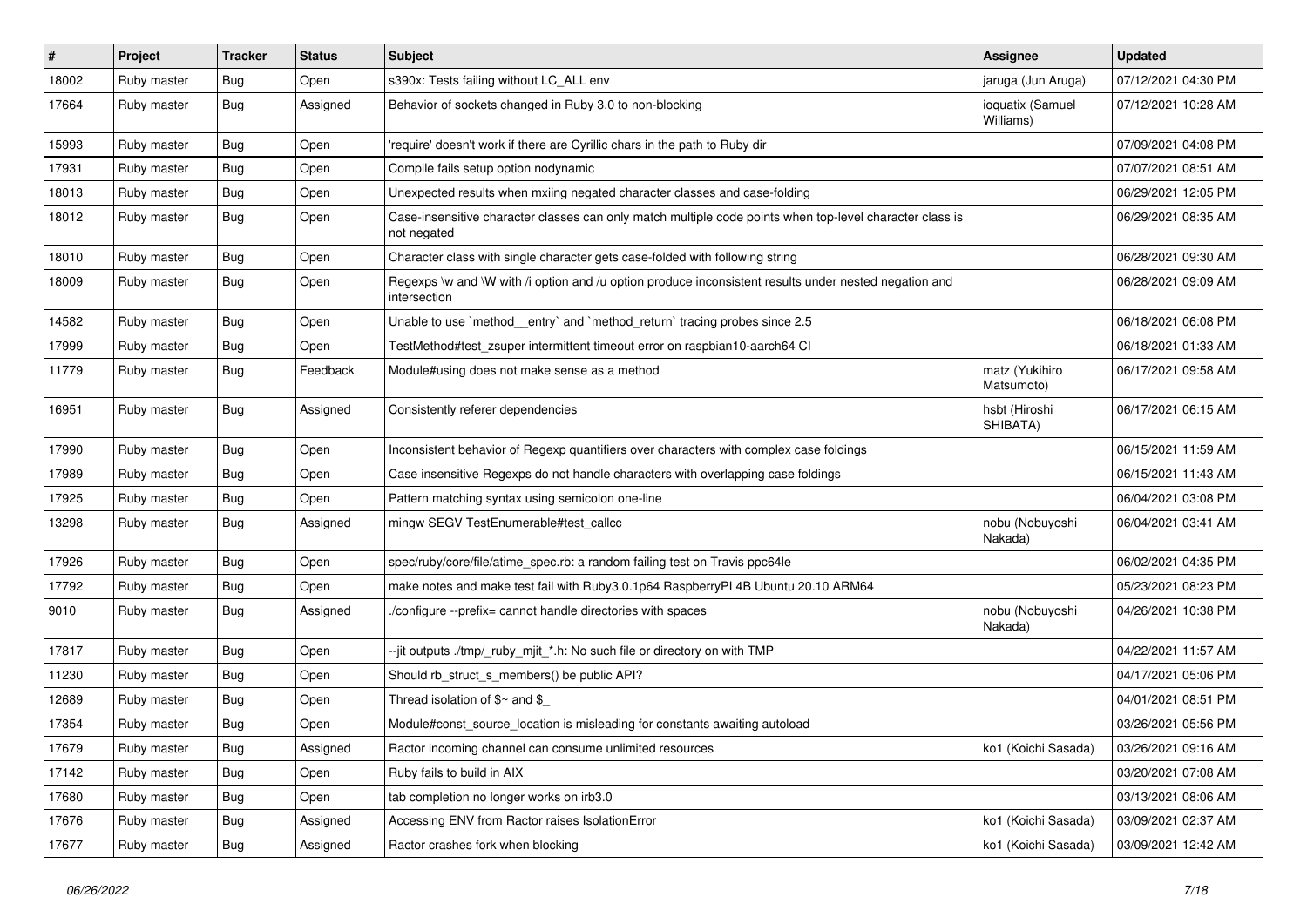| $\vert$ # | Project     | <b>Tracker</b> | <b>Status</b> | <b>Subject</b>                                                                                                            | <b>Assignee</b>              | <b>Updated</b>      |
|-----------|-------------|----------------|---------------|---------------------------------------------------------------------------------------------------------------------------|------------------------------|---------------------|
| 17678     | Ruby master | Bug            | Assigned      | Ractors do not restart after fork                                                                                         | ko1 (Koichi Sasada)          | 03/09/2021 12:42 AM |
| 13513     | Ruby master | Bug            | Assigned      | Resolv::DNS::Message.decode hangs after detecting truncation in UDP messages                                              | akr (Akira Tanaka)           | 03/08/2021 11:35 PM |
| 16810     | Ruby master | <b>Bug</b>     | Open          | ruby segfaults on s390x with musl libc                                                                                    |                              | 03/05/2021 01:38 AM |
| 17667     | Ruby master | Bug            | Open          | Module#name needs synchronization                                                                                         | ko1 (Koichi Sasada)          | 03/02/2021 07:31 AM |
| 16842     | Ruby master | <b>Bug</b>     | Assigned      | inspect` prints the UTF-8 character U+0085 (NEXT LINE) verbatim even though it is not printable                           | duerst (Martin Dürst)        | 02/26/2021 05:43 AM |
| 14480     | Ruby master | Bug            | Open          | miniruby crashing when compiled with -O2 or -O1 on aarch64                                                                |                              | 02/23/2021 10:35 AM |
| 17646     | Ruby master | <b>Bug</b>     | Open          | Check for `_builtin_mul_overflow` with `long long` arguments                                                              |                              | 02/19/2021 06:19 PM |
| 16694     | Ruby master | <b>Bug</b>     | Assigned      | JIT vs hardened GCC with PCH                                                                                              | k0kubun (Takashi<br>Kokubun) | 02/02/2021 07:38 AM |
| 17543     | Ruby master | Bug            | Open          | Ractor isolation broken by `self` in shareable proc                                                                       | ko1 (Koichi Sasada)          | 01/29/2021 03:06 PM |
| 17531     | Ruby master | Bug            | Open          | did_you_mean` not Ractor friendly                                                                                         | ko1 (Koichi Sasada)          | 01/29/2021 08:48 AM |
| 17578     | Ruby master | Bug            | Assigned      | mkmf experimental C++ Support                                                                                             | nobu (Nobuyoshi<br>Nakada)   | 01/27/2021 03:51 AM |
| 17420     | Ruby master | Bug            | Open          | Unsafe mutation of \$" when doing non-RubyGems require in Ractor                                                          | ko1 (Koichi Sasada)          | 01/07/2021 01:23 PM |
| 17513     | Ruby master | <b>Bug</b>     | Open          | Methods of shareable objects and UnboundMethods should be shareable                                                       | ko1 (Koichi Sasada)          | 01/06/2021 08:53 PM |
| 15499     | Ruby master | <b>Bug</b>     | Assigned      | Breaking behavior on ruby 2.6: rb_thread_call_without_gvl doesn't invoke unblock_function when used on<br>the main thread | ko1 (Koichi Sasada)          | 01/05/2021 02:24 AM |
| 17373     | Ruby master | Bug            | Open          | Ruby 3.0 is slower at Discourse bench than Ruby 2.7                                                                       |                              | 01/04/2021 06:47 AM |
| 17506     | Ruby master | <b>Bug</b>     | Open          | Ractor isolation broken by ThreadGroup                                                                                    |                              | 01/03/2021 08:05 PM |
| 17337     | Ruby master | Bug            | Open          | Don't embed Ruby build-time configuration in Ruby                                                                         |                              | 12/21/2020 04:17 PM |
| 17400     | Ruby master | <b>Bug</b>     | Open          | Incorrect character downcase for Greek Sigma                                                                              | duerst (Martin Dürst)        | 12/17/2020 06:56 AM |
| 17383     | Ruby master | Bug            | Open          | 3.0 recursion memory speed issues                                                                                         |                              | 12/09/2020 05:41 PM |
| 17359     | Ruby master | Bug            | Open          | Ractor copy mode is not Ractor-safe                                                                                       | ko1 (Koichi Sasada)          | 12/02/2020 05:42 PM |
| 17289     | Ruby master | <b>Bug</b>     | Assigned      | Time#strftime occurs Segmentation Fault on ruby-2.7.2p137                                                                 | shyouhei (Shyouhei<br>Urabe) | 11/05/2020 07:57 AM |
| 17159     | Ruby master | <b>Bug</b>     | Open          | extend 'define_method' for Ractor                                                                                         |                              | 10/29/2020 04:06 PM |
| 11808     | Ruby master | Bug            | Open          | Different behavior between Enumerable#grep and Array#grep                                                                 | ko1 (Koichi Sasada)          | 10/26/2020 04:36 AM |
| 17180     | Ruby master | <b>Bug</b>     | Open          | Ractor and constant referencing                                                                                           |                              | 09/20/2020 05:43 PM |
| 17132     | Ruby master | <b>Bug</b>     | Feedback      | vcs.rb doesn't detect git submodules as vcs                                                                               |                              | 08/31/2020 11:31 AM |
| 16997     | Ruby master | <b>Bug</b>     | Open          | IO#gets converts some \r\n to \n with universal newline: false                                                            |                              | 08/26/2020 05:20 PM |
| 17037     | Ruby master | <b>Bug</b>     | Open          | rounding of Rational#to f                                                                                                 |                              | 08/26/2020 03:54 AM |
| 16820     | Ruby master | <b>Bug</b>     | Open          | LEGAL is out of sync                                                                                                      |                              | 08/19/2020 11:08 AM |
| 17008     | Ruby master | <b>Bug</b>     | Feedback      | JIT enabled on Windows can cause constant conhost pop-ups                                                                 | k0kubun (Takashi<br>Kokubun) | 07/03/2020 08:29 PM |
| 16819     | Ruby master | Bug            | Assigned      | Line reporting off by one when reporting line of a hash?                                                                  | ko1 (Koichi Sasada)          | 06/16/2020 05:57 PM |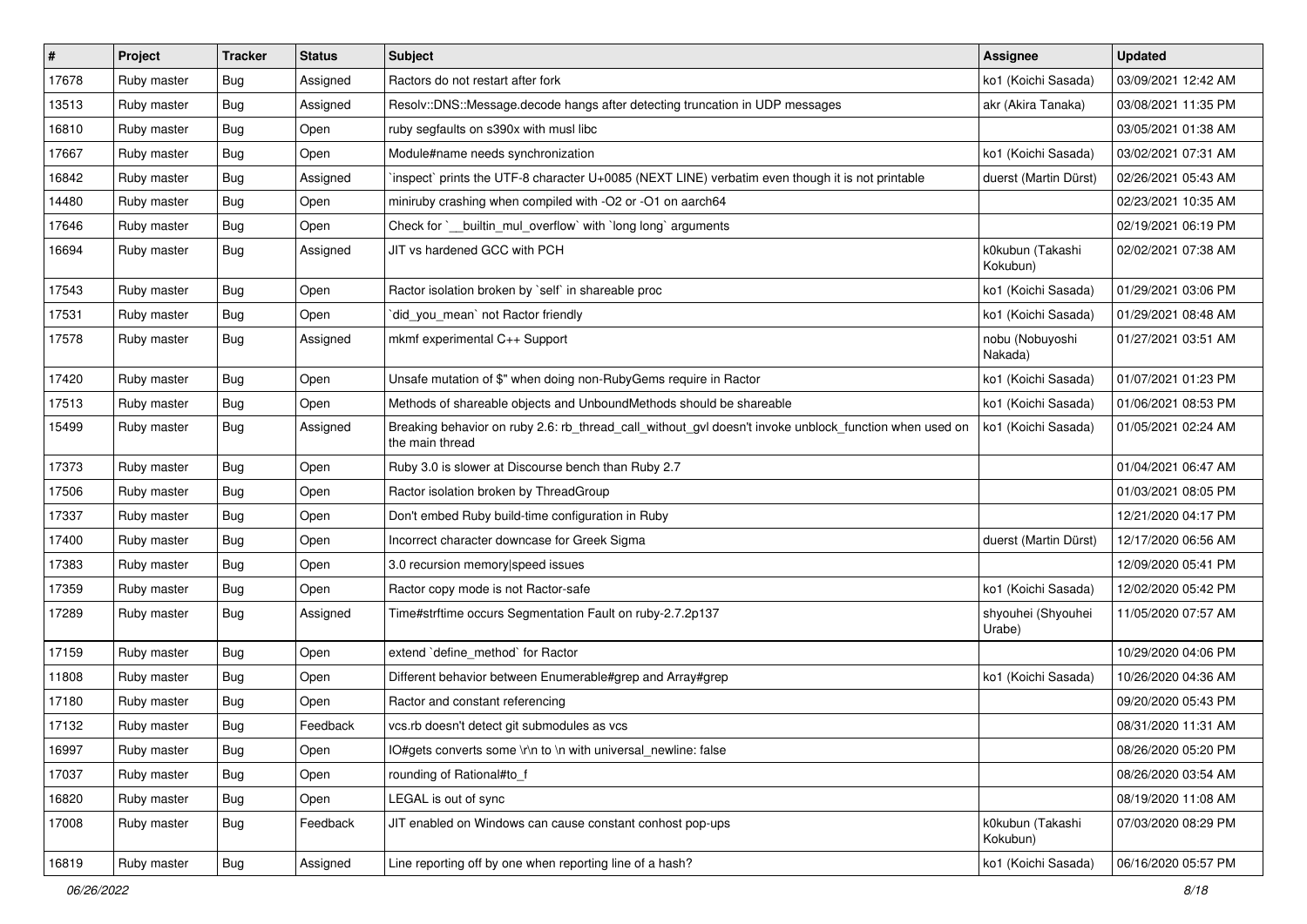| $\pmb{\#}$ | Project     | <b>Tracker</b>   | <b>Status</b> | <b>Subject</b>                                                                                                                                        | <b>Assignee</b>                           | <b>Updated</b>      |
|------------|-------------|------------------|---------------|-------------------------------------------------------------------------------------------------------------------------------------------------------|-------------------------------------------|---------------------|
| 16959      | Ruby master | Bug              | Open          | Weakmap has specs and third-party usage despite being a private API                                                                                   |                                           | 06/13/2020 08:54 PM |
| 7840       | Ruby master | Bug              | Open          | -Wdeclaration-after-statement is valid for C/ObjC but not for C++                                                                                     | nobu (Nobuyoshi<br>Nakada)                | 06/02/2020 04:41 PM |
| 16927      | Ruby master | <b>Bug</b>       | Open          | String#tr won't return the expected result for some sign with diacritics                                                                              |                                           | 06/01/2020 05:24 AM |
| 16905      | Ruby master | Bug              | Open          | Ruby required to build Ruby on Haiku?                                                                                                                 |                                           | 05/24/2020 08:08 AM |
| 14387      | Ruby master | <b>Bug</b>       | Open          | Ruby 2.5 <sup>D</sup> Alpine Linux 000000000000 SystemStackError 00000                                                                                |                                           | 04/21/2020 03:13 PM |
| 5179       | Ruby master | <b>Bug</b>       | Assigned      | Complex#rationalize and to_r with approximate zeros                                                                                                   | mrkn (Kenta Murata)                       | 01/17/2020 03:00 AM |
| 16493      | Ruby master | Bug              | Open          | TestThreadQueue#test_thr_kill is flaky on AArch64                                                                                                     |                                           | 01/09/2020 09:39 AM |
| 10580      | Ruby master | <b>Bug</b>       | Open          | TestProcess#test_deadlock_by_signal_at_forking fails on ARM                                                                                           | akr (Akira Tanaka)                        | 12/30/2019 03:00 AM |
| 10128      | Ruby master | Bug              | Open          | Quoting problem for arguments of Kernel.system, Kernel.exec on Windows                                                                                | cruby-windows                             | 12/30/2019 03:00 AM |
| 9435       | Ruby master | <b>Bug</b>       | Open          | Kernel.system problem                                                                                                                                 |                                           | 12/30/2019 03:00 AM |
| 8299       | Ruby master | <b>Bug</b>       | Assigned      | Minor error in float parsing                                                                                                                          | nobu (Nobuyoshi<br>Nakada)                | 12/30/2019 03:00 AM |
| 8185       | Ruby master | Bug              | Open          | Thread/fork issue                                                                                                                                     |                                           | 12/30/2019 03:00 AM |
| 5334       | Ruby master | <b>Bug</b>       | Assigned      | Segmentation fault in InternetExplorer IServiceProvider interface                                                                                     | suke (Masaki Suketa)                      | 12/30/2019 03:00 AM |
| 11531      | Ruby master | <b>Bug</b>       | Assigned      | IPAddr#== implements wrong logic                                                                                                                      | knu (Akinori MUSHA)                       | 12/29/2019 12:50 PM |
| 12500      | Ruby master | <b>Bug</b>       | Open          | TestProcess#test_aspawn_too_long_path fails on mips with "argument too big"                                                                           |                                           | 12/29/2019 10:38 AM |
| 595        | Ruby master | Bug              | Assigned      | Fiber ignores ensure clause                                                                                                                           | ioquatix (Samuel<br>Williams)             | 12/29/2019 10:37 AM |
| 14418      | Ruby master | Bug              | Open          | ruby 2.5 slow regexp execution                                                                                                                        |                                           | 12/29/2019 10:34 AM |
| 15787      | Ruby master | Bug              | Feedback      | LoadError by EPERM on read-only volume                                                                                                                |                                           | 12/29/2019 06:46 AM |
| 16288      | Ruby master | <b>Bug</b>       | Open          | Segmentation fault with finalizers, threads                                                                                                           |                                           | 12/19/2019 07:46 PM |
| 16265      | Ruby master | <b>Bug</b>       | Open          | Test (spec) failure using current MSYS2 tools, related to -fstack-protector and possibly<br>D_FORTIFY_SOURCE=2                                        |                                           | 12/03/2019 03:09 PM |
| 16185      | Ruby master | Bug              | Open          | basictest failure on AIX 6.1 for 64bit build                                                                                                          | kanemoto (Yutaka<br>Kanemoto)             | 10/15/2019 12:05 AM |
| 16158      | Ruby master | Bug              | Open          | "st" Character Sequence In Regex Look-Behind Causes Illegal Pattern Error When Combined With POSIX<br>Bracket Expressions And Case Insensitivity Flag |                                           | 09/17/2019 09:37 AM |
| 16145      | Ruby master | Bug              | Open          | regexp match error if mixing /i, character classes, and utf8                                                                                          |                                           | 09/06/2019 05:52 AM |
| 10436      | Ruby master | <sub>i</sub> Bug | Open          | ruby -c and ripper inconsistency: m(&nil) {}                                                                                                          |                                           | 08/27/2019 12:08 AM |
| 9115       | Ruby master | <b>Bug</b>       | Assigned      | Logger traps all exceptions; breaks Timeout                                                                                                           | sonots (Naotoshi Seo)                     | 08/20/2019 12:47 PM |
| 10919      | Ruby master | <b>Bug</b>       | Assigned      | [gem install] installs multipe platforms                                                                                                              | hsbt (Hiroshi<br>SHIBATA)                 | 07/30/2019 07:44 AM |
| 8444       | Ruby master | <b>Bug</b>       | Open          | Regexp vars \$~ and friends are not thread local                                                                                                      | ko1 (Koichi Sasada)                       | 07/30/2019 07:38 AM |
| 11526      | Ruby master | <b>Bug</b>       | Assigned      | Streaming HTTP requests are not idempotent and should not be retried                                                                                  | naruse (Yui NARUSE)   07/01/2019 09:16 PM |                     |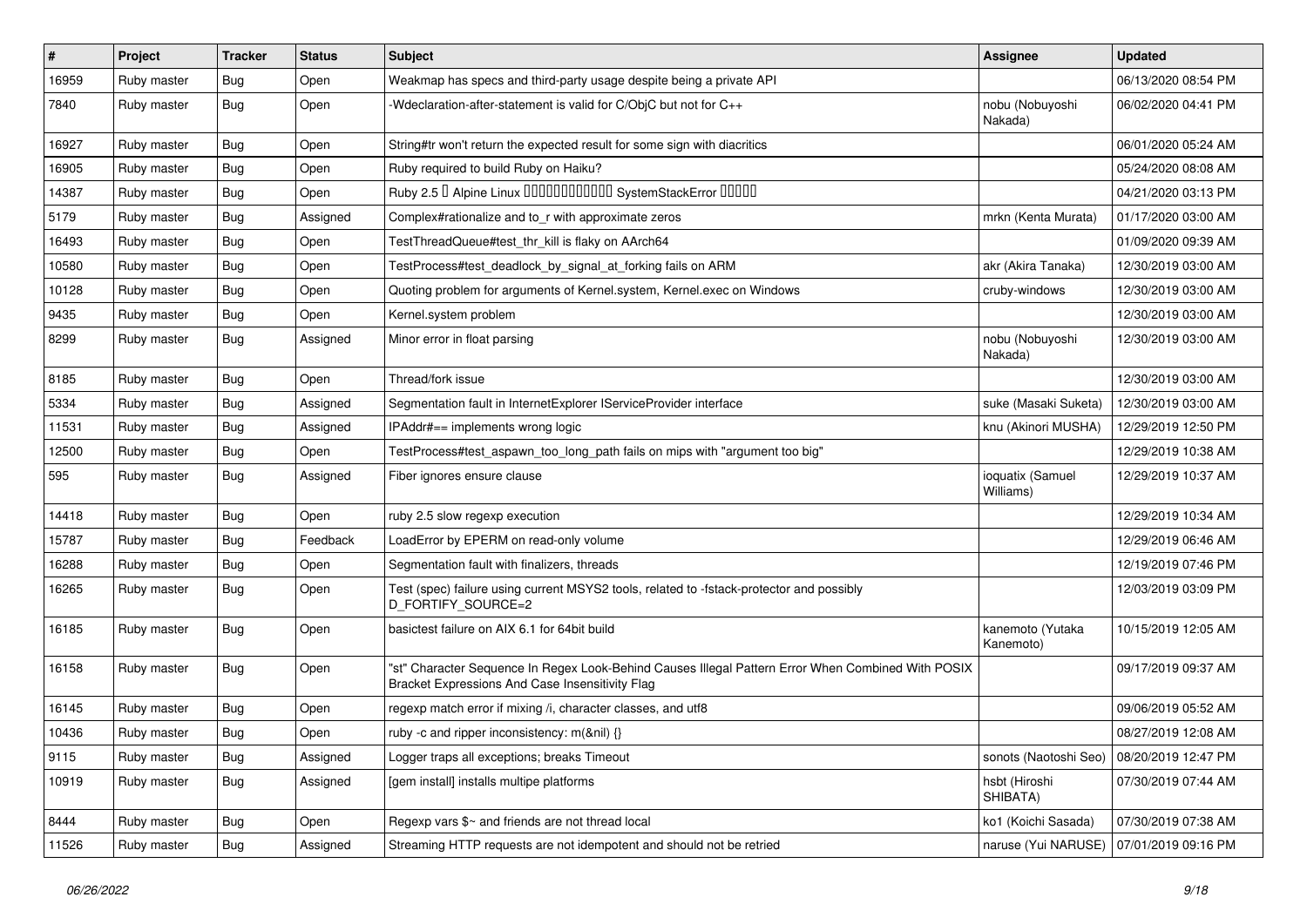| $\pmb{\#}$ | Project     | <b>Tracker</b> | <b>Status</b> | <b>Subject</b>                                                                                                       | <b>Assignee</b>              | <b>Updated</b>      |
|------------|-------------|----------------|---------------|----------------------------------------------------------------------------------------------------------------------|------------------------------|---------------------|
| 11174      | Ruby master | Bug            | Open          | threads memory leak                                                                                                  | ko1 (Koichi Sasada)          | 06/17/2019 03:17 PM |
| 13220      | Ruby master | <b>Bug</b>     | Feedback      | Enhance support of Unicode strings manipulation                                                                      |                              | 06/14/2019 08:58 PM |
| 15764      | Ruby master | Bug            | Open          | Whitespace and control characters should not be permitted in tokens                                                  | matz (Yukihiro<br>Matsumoto) | 04/22/2019 07:48 AM |
| 15438      | Ruby master | Bug            | Open          | Threads can't switch faster than TIME_QUANTUM_(NSEC USEC MSEC)                                                       |                              | 03/25/2019 08:53 PM |
| 15598      | Ruby master | Bug            | Open          | Deadlock on mutual reference of autoloaded constants                                                                 |                              | 03/20/2019 10:58 AM |
| 15550      | Ruby master | Bug            | Assigned      | Windows - gem bin files - can't run from bash shell                                                                  | hsbt (Hiroshi<br>SHIBATA)    | 03/20/2019 01:05 AM |
| 15599      | Ruby master | Bug            | Open          | Mixing autoload and require causes deadlock and incomplete definition.                                               |                              | 02/12/2019 01:40 PM |
| 15423      | Ruby master | Bug            | Open          | fork leapfrog leaks memory on FreeBSD 11.2                                                                           |                              | 12/16/2018 02:28 PM |
| 14474      | Ruby master | Bug            | Open          | skip "TestException#test_thread_signal_location" as known bug                                                        |                              | 12/10/2018 07:09 AM |
| 14640      | Ruby master | <b>Bug</b>     | Open          | [win32] File.realpath treats a relative path with a drive letter as an absolute path.                                | cruby-windows                | 12/10/2018 07:09 AM |
| 15386      | Ruby master | Bug            | Open          | [PATCH] io.c (rb_io_check_char_readable): do not io_fflush buffered sockets                                          |                              | 12/06/2018 11:38 AM |
| 15367      | Ruby master | <b>Bug</b>     | Open          | IO.select is not resumed when io-object gets closed                                                                  |                              | 12/03/2018 10:22 AM |
| 15315      | Ruby master | Bug            | Open          | ec_switch can still lose interrupts                                                                                  | ko1 (Koichi Sasada)          | 11/20/2018 09:32 AM |
| 15310      | Ruby master | <b>Bug</b>     | Open          | [PATCH] thread_pthread.c: close race from UBF_TIMER and non-GVL-releasing thread                                     |                              | 11/20/2018 12:50 AM |
| 15263      | Ruby master | <b>Bug</b>     | Open          | [PATCH] vm_trace.c (postponed_job_register): only hit main thread                                                    | ko1 (Koichi Sasada)          | 10/27/2018 11:35 PM |
| 15247      | Ruby master | Bug            | Open          | Windows - TEMP folder, non 8.3 & drive, fails & errors in test-all (ruby & rdoc)                                     |                              | 10/23/2018 05:02 PM |
| 15072      | Ruby master | Bug            | Open          | thread.c:4356:5: error: implicit declaration of function 'ubf_list_atfork'                                           | normalperson (Eric<br>Wong)  | 09/20/2018 03:32 AM |
| 14364      | Ruby master | Bug            | Open          | Regexp last match variable in procs                                                                                  |                              | 09/14/2018 05:28 AM |
| 14971      | Ruby master | Bug            | Open          | error: implicit declaration of function 'rb_vm_call0                                                                 | nobu (Nobuyoshi<br>Nakada)   | 09/06/2018 03:53 AM |
| 14957      | Ruby master | Bug            | Open          | MinGW, gcc 8.2.0, bootstraptest test_thread.rb - failure ?                                                           |                              | 08/03/2018 02:46 PM |
| 9366       | Ruby master | Bug            | Assigned      | "make -j32 check TESTS=-j32" occasionally fails on rubygems/specification                                            | hsbt (Hiroshi<br>SHIBATA)    | 07/26/2018 02:13 AM |
| 14906      | Ruby master | Bug            | Open          | MinGW failure - TestIO#test_copy_stream_no_busy_wait                                                                 |                              | 07/12/2018 03:52 AM |
| 14884      | Ruby master | <b>Bug</b>     | Feedback      | msys2 mingw32 'rake' has unexpected text at top of file                                                              |                              | 07/04/2018 11:20 PM |
| 14838      | Ruby master | Bug            | Open          | RegexpError with double "s" in look-behind assertion in case-insensitive unicode regexp                              |                              | 06/09/2018 04:04 PM |
| 14826      | Ruby master | <b>Bug</b>     | Open          | [.ext/include/sparc-solaris2.10/rb_mjit_min_header-2.6.0.h] Error 1 on Solaris 10 with very old<br>make: ***<br>gcc3 |                              | 06/05/2018 02:02 PM |
| 14543      | Ruby master | <b>Bug</b>     | Assigned      | 'make commit' show error of 'common-srcs'                                                                            | nobu (Nobuyoshi<br>Nakada)   | 06/02/2018 04:17 AM |
| 14761      | Ruby master | <b>Bug</b>     | Open          | TestThread#test_join_limits hangs up on Solaris 10 with gcc                                                          |                              | 05/16/2018 05:23 AM |
| 14727      | Ruby master | <b>Bug</b>     | Assigned      | TestQueue#test_queue_with_trap always timeout on Windows10                                                           | ko1 (Koichi Sasada)          | 05/01/2018 02:59 AM |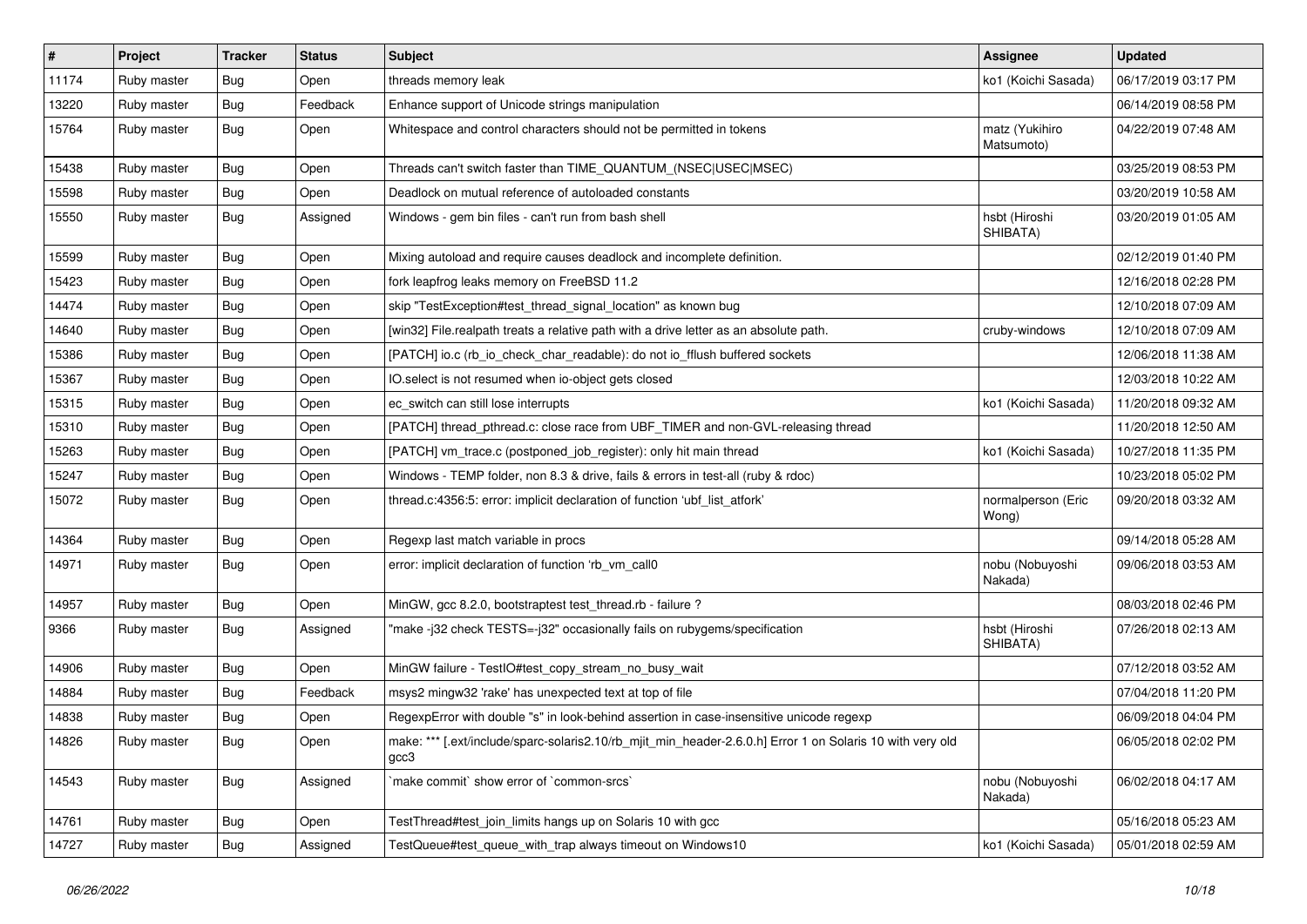| $\vert$ # | Project     | <b>Tracker</b> | <b>Status</b> | <b>Subject</b>                                                                          | <b>Assignee</b>                     | <b>Updated</b>      |
|-----------|-------------|----------------|---------------|-----------------------------------------------------------------------------------------|-------------------------------------|---------------------|
| 14681     | Ruby master | Bug            | Open          | syswrite': stream closed in another thread (IOError)                                    |                                     | 04/22/2018 12:12 AM |
| 14679     | Ruby master | <b>Bug</b>     | Assigned      | StdLib gems should properly specify their dependencies                                  | hsbt (Hiroshi<br>SHIBATA)           | 04/11/2018 01:14 PM |
| 4173      | Ruby master | Bug            | Open          | TestProcess#test_wait_and_sigchild 00000000                                             |                                     | 03/15/2018 08:29 AM |
| 14422     | Ruby master | <b>Bug</b>     | Open          | Ruby configuration options should not be reused for gem builds                          |                                     | 03/05/2018 03:32 PM |
| 8782      | Ruby master | <b>Bug</b>     | Assigned      | Don't set rl_getc_function on editline                                                  | kouji (Kouji Takao)                 | 01/05/2018 09:00 PM |
| 7976      | Ruby master | Bug            | Assigned      | TracePoint call is at call point, not call site                                         | ko1 (Koichi Sasada)                 | 01/05/2018 09:00 PM |
| 7964      | Ruby master | <b>Bug</b>     | Assigned      | Writing an ASCII-8BIT String to a StringIO created from a UTF-8 String                  | nobu (Nobuyoshi<br>Nakada)          | 01/05/2018 09:00 PM |
| 6360      | Ruby master | <b>Bug</b>     | Assigned      | Debug information build even without requesting it                                      | nobu (Nobuyoshi<br>Nakada)          | 01/05/2018 09:00 PM |
| 5317      | Ruby master | <b>Bug</b>     | Assigned      |                                                                                         | nobu (Nobuyoshi<br>Nakada)          | 01/05/2018 09:00 PM |
| 9955      | Ruby master | Bug            | Assigned      | issue building dll on mingw, library not found                                          | nobu (Nobuyoshi<br>Nakada)          | 01/05/2018 09:00 PM |
| 9944      | Ruby master | <b>Bug</b>     | Assigned      | in ruby for windows in "system" a redirection to append a file works incorrectly        | cruby-windows                       | 01/05/2018 09:00 PM |
| 9507      | Ruby master | Bug            | Open          | Ruby 2.1.0 is broken on ARMv5: tried to create Proc object without a block              | charliesome (Charlie<br>Somerville) | 01/05/2018 09:00 PM |
| 9414      | Ruby master | <b>Bug</b>     | Feedback      | strftime returns incorrectly encoded string                                             | nobu (Nobuyoshi<br>Nakada)          | 01/05/2018 09:00 PM |
| 9189      | Ruby master | <b>Bug</b>     | Assigned      | Build failure on Windows in case of nonascii TEMP environment.                          |                                     | 01/05/2018 09:00 PM |
| 7892      | Ruby master | <b>Bug</b>     | Open          | MIME encoding bug of NKF.nkf                                                            | naruse (Yui NARUSE)                 | 12/25/2017 06:15 PM |
| 7859      | Ruby master | <b>Bug</b>     | Assigned      | Readline: Incorrect arrow key behavior in vi_editing_mode insert mode with Readline 6.2 | kouji (Kouji Takao)                 | 12/25/2017 06:15 PM |
| 7742      | Ruby master | Bug            | Open          | System encoding (Windows-1258) is not recognized by Ruby to convert back to UTF-8       | duerst (Martin Dürst)               | 12/25/2017 06:15 PM |
| 6351      | Ruby master | <b>Bug</b>     | Assigned      | transcode table generator does not support multi characters of Unicode                  | duerst (Martin Dürst)               | 12/25/2017 06:15 PM |
| 4434      | Ruby master | <b>Bug</b>     | Feedback      |                                                                                         | sorah (Sorah<br>Fukumori)           | 12/25/2017 06:14 PM |
| 4040      | Ruby master | <b>Bug</b>     | Assigned      | SystemStackError with Hash[*a] for Large _a_                                            | ko1 (Koichi Sasada)                 | 12/25/2017 06:14 PM |
| 13571     | Ruby master | <b>Bug</b>     | Open          | Script arguments, encoding, windows / MinGW                                             |                                     | 11/12/2017 10:53 PM |
| 14083     | Ruby master | <b>Bug</b>     | Open          | Refinement in block calling incorrect method                                            |                                     | 11/05/2017 07:36 PM |
| 14064     | Ruby master | Bug            | Open          | test-all with and without -j - incorrect assertions and missing test methods            |                                     | 11/03/2017 10:54 PM |
| 14049     | Ruby master | <b>Bug</b>     | Open          | SEGV svn 60401 require relative                                                         |                                     | 10/26/2017 05:25 PM |
| 7968      | Ruby master | Bug            | Assigned      | Poor UDPSocket#send performance in ruby 2.0.0 on windows                                | cruby-windows                       | 10/23/2017 12:23 AM |
| 13644     | Ruby master | Bug            | Open          | Windows - Setting Time.now                                                              |                                     | 06/11/2017 03:43 AM |
| 13542     | Ruby master | <b>Bug</b>     | Open          | MinGW trunk Builds - Summary of Issues                                                  |                                     | 05/19/2017 07:04 PM |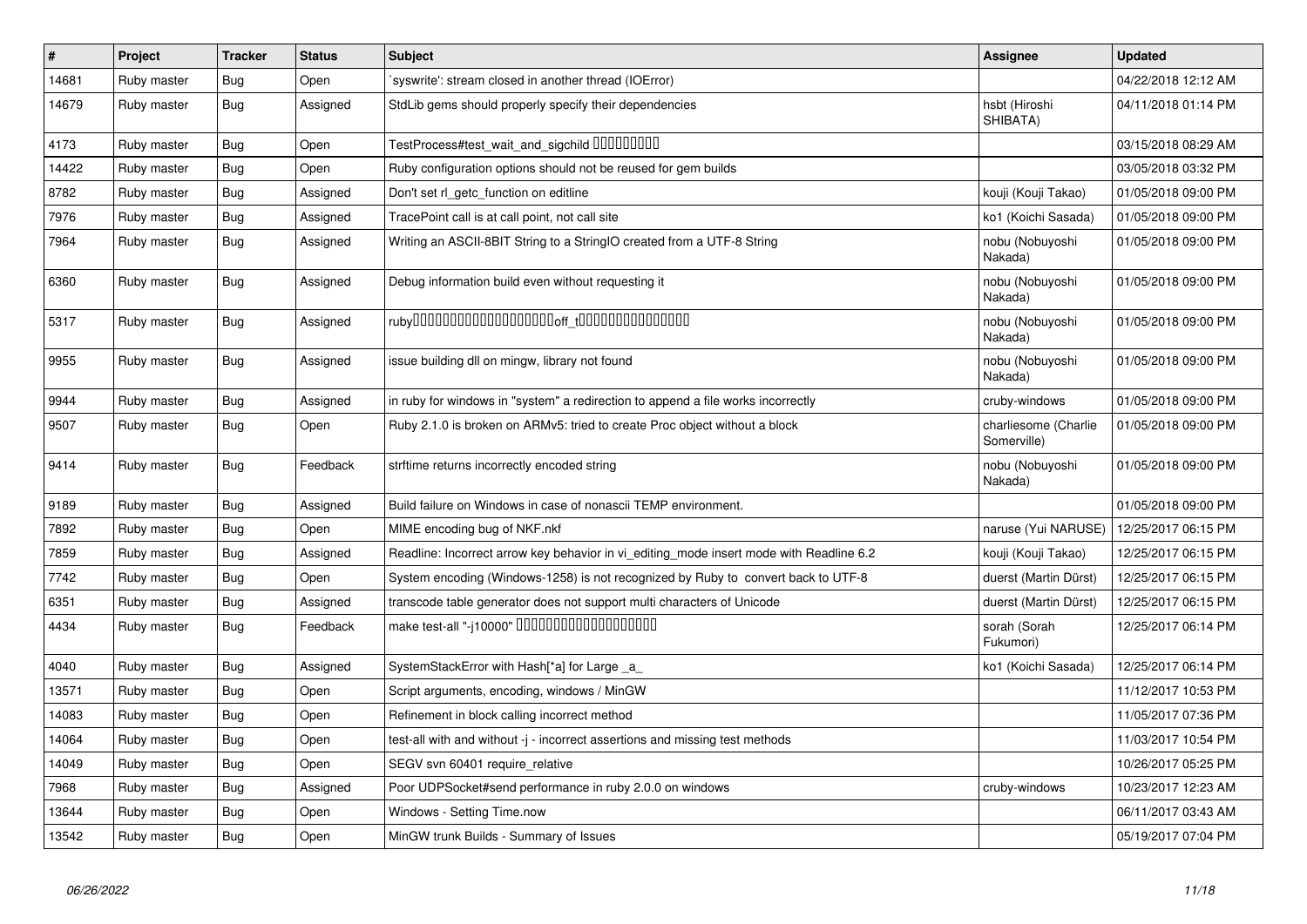| $\sharp$ | Project     | <b>Tracker</b> | <b>Status</b> | <b>Subject</b>                                                                                                        | Assignee                      | <b>Updated</b>      |
|----------|-------------|----------------|---------------|-----------------------------------------------------------------------------------------------------------------------|-------------------------------|---------------------|
| 12725    | Ruby master | Bug            | Assigned      | Trying to use ./miniruby before it exists                                                                             | nobu (Nobuyoshi<br>Nakada)    | 04/28/2017 01:45 PM |
| 12582    | Ruby master | Bug            | Assigned      | OpenSSL Authenticated Encryption should check for tag length                                                          | rhenium (Kazuki<br>Yamaguchi) | 04/28/2017 01:45 PM |
| 12473    | Ruby master | <b>Bug</b>     | Assigned      | Test failure on fedora with TestTimeExtension#test_huge_precision                                                     | nobu (Nobuyoshi<br>Nakada)    | 04/28/2017 01:45 PM |
| 13500    | Ruby master | Bug            | Open          | MinGW TestArity#test_proc_err_mess stops testing                                                                      |                               | 04/26/2017 03:27 PM |
| 13485    | Ruby master | Bug            | Open          | MinGW TestEnumerable#test_callcc SEGV info                                                                            |                               | 04/19/2017 04:17 PM |
| 13164    | Ruby master | Bug            | Open          | A second `SystemStackError` exception results in `Segmentation fault (core dumped)`                                   |                               | 04/14/2017 01:05 PM |
| 13269    | Ruby master | Bug            | Assigned      | test/readline/test readline.rb and mingw                                                                              | nobu (Nobuyoshi<br>Nakada)    | 03/13/2017 08:56 AM |
| 13151    | Ruby master | Bug            | Open          | File.writable? doesn't report correctly if a directory is writable on Windows.                                        |                               | 01/23/2017 05:46 PM |
| 12852    | Ruby master | Bug            | Open          | URI.parse can't handle non-ascii URIs                                                                                 | akira (akira yamada)          | 12/12/2016 06:39 PM |
| 9760     | Ruby master | Bug            | Open          | mkmf does not allow for linking against custom libraries when a system library is present                             |                               | 05/24/2016 08:11 AM |
| 12280    | Ruby master | Bug            | Open          | IO.copy_stream(IO, IO) fails with "pread() not implemented"                                                           |                               | 04/28/2016 05:51 AM |
| 11704    | Ruby master | <b>Bug</b>     | Assigned      | Refinements only get "used" once in loop                                                                              | matz (Yukihiro<br>Matsumoto)  | 04/14/2016 02:45 AM |
| 12179    | Ruby master | Bug            | Open          | Build failure due to VPATH expansion                                                                                  |                               | 04/14/2016 01:55 AM |
| 12040    | Ruby master | Bug            | Assigned      | [Win32] File.stat fails on a mounted volume                                                                           | cruby-windows                 | 02/01/2016 08:13 AM |
| 11582    | Ruby master | <b>Bug</b>     | Open          | On Solaris, Rational#** returns -Infinity for Rational(0) when passed a negative Float                                |                               | 10/13/2015 03:12 AM |
| 11514    | Ruby master | Bug            | Open          | AIX6.1 - Ruby 2.2.3 - Segmentation fault in :byteslice                                                                |                               | 09/18/2015 07:39 AM |
| 11438    | Ruby master | <b>Bug</b>     | Open          | native_thread_init_stack() get machine.stack_start unequal to thread's stack start address, x86 win32                 | cruby-windows                 | 08/13/2015 07:31 AM |
| 11410    | Ruby master | Bug            | Feedback      | Win32 Registry enumeration performs unnecessary string re-encoding which cause<br>UndefinedConversionError exceptions |                               | 08/13/2015 06:57 AM |
| 11269    | Ruby master | Bug            | Assigned      | ruby_init_setproctitle() should be called before require_libraries()                                                  | kosaki (Motohiro<br>KOSAKI)   | 06/17/2015 03:01 AM |
| 11183    | Ruby master | Bug            | Open          |                                                                                                                       |                               | 05/26/2015 08:32 AM |
| 11177    | Ruby master | Bug            | Open          | DATADEOF00000000                                                                                                      |                               | 05/25/2015 03:49 AM |
| 10009    | Ruby master | Bug            | Open          | IO operation is 10x slower in multi-thread environment                                                                | ko1 (Koichi Sasada)           | 05/21/2015 07:19 AM |
| 11142    | Ruby master | Bug            | Open          | Command line argument parser on windows handles double quotes inconsistently.                                         | usa (Usaku<br>NAKAMURA)       | 05/12/2015 04:09 PM |
| 18773    | Ruby master | Feature        | Assigned      | deconstruct to receive a range                                                                                        | ktsj (Kazuki<br>Tsujimoto)    | 06/24/2022 07:21 AM |
| 17326    | Ruby master | Feature        | Open          | Add Kernel#must! to the standard library                                                                              |                               | 06/22/2022 04:10 PM |
| 18809    | Ruby master | Feature        | Open          | Add Numeric#ceildiv                                                                                                   |                               | 06/21/2022 06:21 PM |
| 18832    | Ruby master | Feature        | Open          | Do not have class/module keywords consider ancestors of Object                                                        |                               | 06/21/2022 05:50 AM |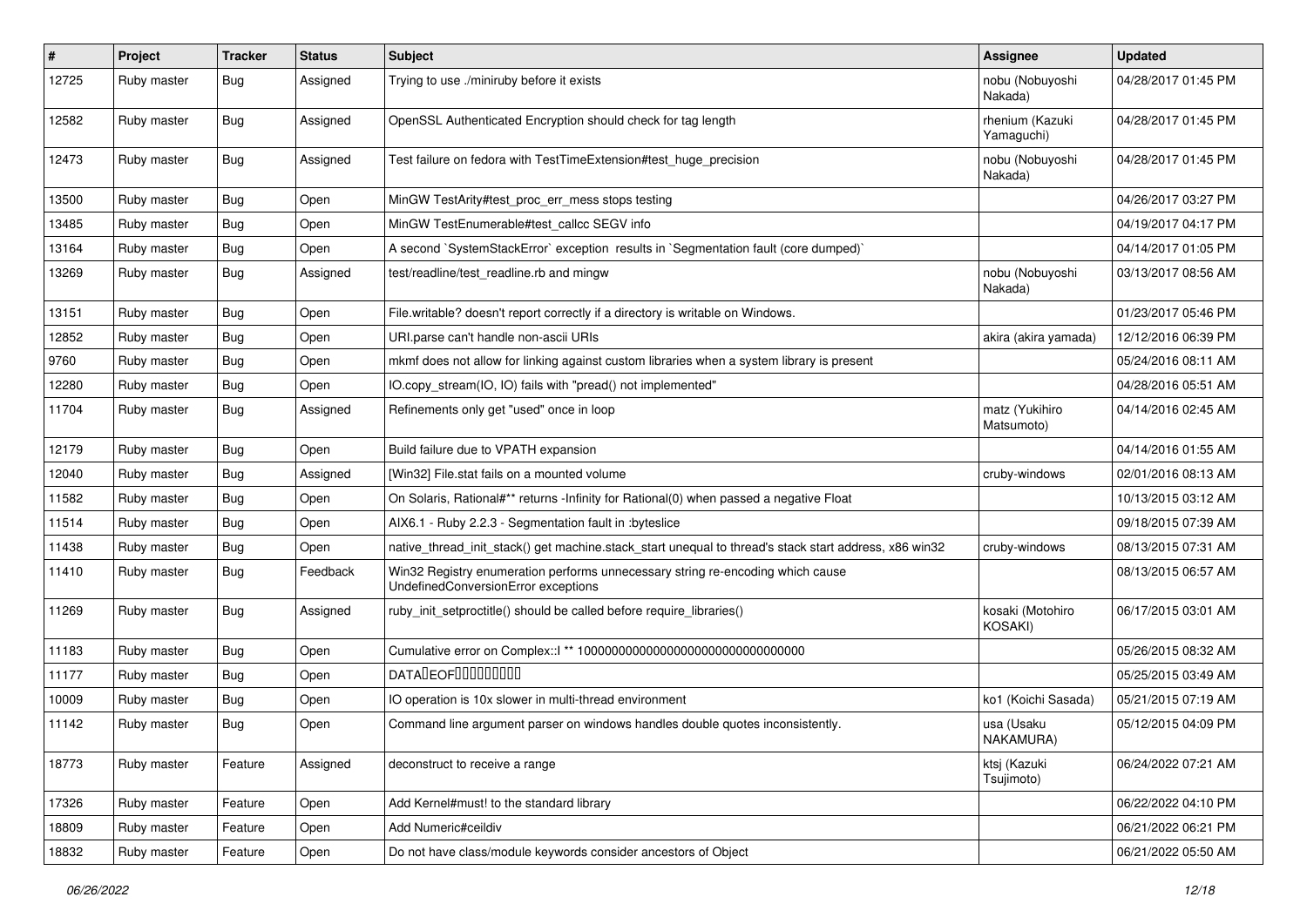| $\sharp$ | Project     | <b>Tracker</b> | <b>Status</b> | <b>Subject</b>                                                          | <b>Assignee</b>                   | <b>Updated</b>      |
|----------|-------------|----------------|---------------|-------------------------------------------------------------------------|-----------------------------------|---------------------|
| 15330    | Ruby master | Feature        | Open          | autoload_relative                                                       | matz (Yukihiro<br>Matsumoto)      | 06/19/2022 11:25 PM |
| 18841    | Ruby master | Feature        | Open          | Proposal: autoload relative                                             |                                   | 06/19/2022 11:22 PM |
| 18644    | Ruby master | Feature        | Open          | Coerce anything callable to a Proc                                      |                                   | 06/18/2022 05:28 PM |
| 18831    | Ruby master | Feature        | Open          | Block argument to 'yield'                                               |                                   | 06/18/2022 03:12 AM |
| 18159    | Ruby master | Feature        | Open          | Integrate functionality of dead_end gem into Ruby                       | matz (Yukihiro<br>Matsumoto)      | 06/17/2022 02:06 PM |
| 18835    | Ruby master | Feature        | Open          | Add InstructionSequence#type method                                     |                                   | 06/16/2022 10:30 PM |
| 17525    | Ruby master | Feature        | Open          | Implement Happy Eyeballs Version 2 (RFC8305) in Socket.tcp              | Glass_saga (Masaki<br>Matsushita) | 06/16/2022 01:08 AM |
| 17472    | Ruby master | Feature        | Open          | HashWithIndifferentAccess like Hash extension                           |                                   | 06/16/2022 01:08 AM |
| 17468    | Ruby master | Feature        | Open          | Deprecate RUBY_DEVEL                                                    |                                   | 06/16/2022 01:08 AM |
| 16476    | Ruby master | Feature        | Open          | Socket.getaddrinfo cannot be interrupted by Timeout.timeout             | Glass_saga (Masaki<br>Matsushita) | 06/16/2022 01:08 AM |
| 16005    | Ruby master | Feature        | Open          | A variation of Time.iso8601 that can parse yyyy-MM-dd HH:mm:ss          |                                   | 06/16/2022 01:08 AM |
| 16495    | Ruby master | Feature        | Open          | Inconsistent quotes in error messages                                   | matz (Yukihiro<br>Matsumoto)      | 06/15/2022 04:21 PM |
| 18825    | Ruby master | Feature        | Open          | Specialized instruction for "array literal + `.hash`"                   |                                   | 06/14/2022 05:24 PM |
| 18822    | Ruby master | Feature        | Open          | Ruby lack a proper method to percent-encode strings for URIs (RFC 3986) |                                   | 06/09/2022 02:42 PM |
| 16597    | Ruby master | Feature        | Open          | missing poll()                                                          |                                   | 06/09/2022 09:14 AM |
| 18821    | Ruby master | Feature        | Open          | Expose Pattern Matching interfaces in core classes                      |                                   | 06/09/2022 07:24 AM |
| 16150    | Ruby master | Feature        | Open          | Add a way to request a frozen string from to_s                          |                                   | 06/03/2022 04:42 PM |
| 18815    | Ruby master | Feature        | Open          | instance_{eval,exec} vs Proc#>>                                         |                                   | 06/02/2022 05:17 PM |
| 18814    | Ruby master | Feature        | Open          | Ractor: add method to query incoming message queue size                 |                                   | 06/02/2022 11:59 AM |
| 18812    | Ruby master | Feature        | Open          | Add ability to trace exit locations for YJIT                            |                                   | 06/01/2022 02:42 PM |
| 14602    | Ruby master | Feature        | Open          | Version of dig that raises error if a key is not present                |                                   | 05/25/2022 12:02 PM |
| 18798    | Ruby master | Feature        | Open          | 'UnboundMethod#==' with inherited classes                               |                                   | 05/25/2022 12:32 AM |
| 18774    | Ruby master | Feature        | Open          | Add Queue#pop(timeout:)                                                 |                                   | 05/20/2022 12:27 AM |
| 17363    | Ruby master | Feature        | Assigned      | Timeouts                                                                | ko1 (Koichi Sasada)               | 05/14/2022 09:06 AM |
| 17316    | Ruby master | Feature        | Open          | On memoization                                                          |                                   | 05/13/2022 11:32 AM |
| 18776    | Ruby master | Feature        | Open          | <b>Object Shapes</b>                                                    |                                   | 05/13/2022 01:11 AM |
| 18654    | Ruby master | Feature        | Open          | Enhancements to prettyprint                                             | akr (Akira Tanaka)                | 05/12/2022 01:44 PM |
| 18642    | Ruby master | Feature        | Open          | Named ripper fields                                                     |                                   | 05/12/2022 01:37 PM |
| 18690    | Ruby master | Feature        | Open          | Allow `Kernel#then` to take arguments                                   |                                   | 05/10/2022 06:16 PM |
| 18384    | Ruby master | Feature        | Open          | Pattern Match Object                                                    |                                   | 05/07/2022 06:01 PM |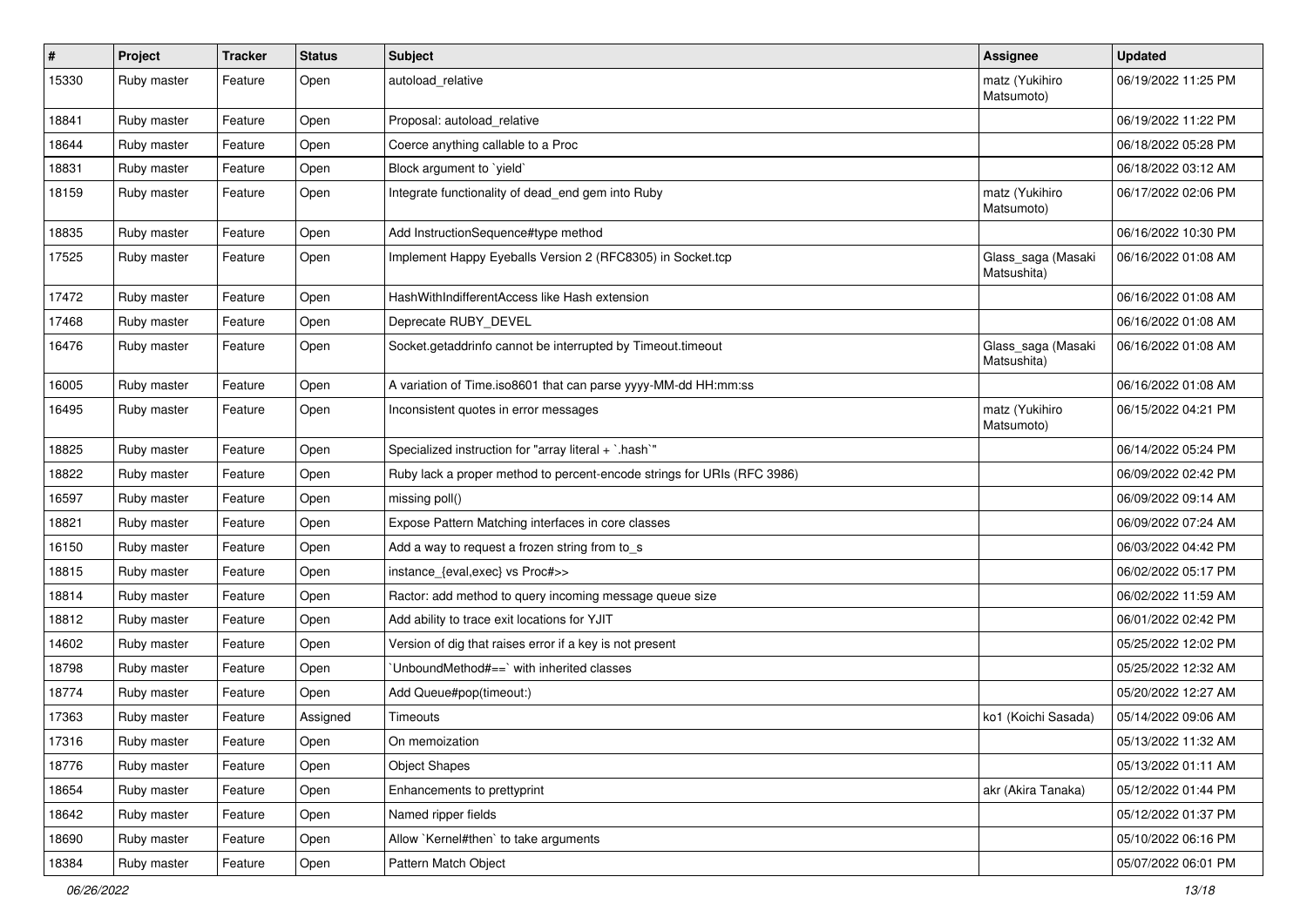| #     | Project     | <b>Tracker</b> | <b>Status</b> | <b>Subject</b>                                                                            | <b>Assignee</b>              | <b>Updated</b>      |
|-------|-------------|----------------|---------------|-------------------------------------------------------------------------------------------|------------------------------|---------------------|
| 18762 | Ruby master | Feature        | Open          | Add an Array#undigits that compliments Integer#digits                                     |                              | 05/03/2022 08:08 PM |
| 18757 | Ruby master | Feature        | Open          | Introduce %R percent literal for anchored regular expression patterns                     |                              | 04/27/2022 05:30 PM |
| 18685 | Ruby master | Feature        | Open          | Enumerator.product: Cartesian product of enumerables                                      |                              | 04/26/2022 07:02 AM |
| 18683 | Ruby master | Feature        | Open          | Allow to create hashes with a specific capacity.                                          |                              | 04/22/2022 02:34 PM |
| 18668 | Ruby master | Feature        | Open          | Merge `io-nonblock` gems into core                                                        |                              | 04/21/2022 10:02 AM |
| 18630 | Ruby master | Feature        | Open          | Introduce general 'IO#timeout' and 'IO#timeout='for all (non-)blocking operations.        |                              | 04/21/2022 09:36 AM |
| 10548 | Ruby master | Feature        | Open          | remove callcc (Callcc is now going obsoleted. Please use Fiber.)                          |                              | 04/18/2022 09:07 AM |
| 18736 | Ruby master | Feature        | Open          | self-p for method chain                                                                   |                              | 04/15/2022 11:09 AM |
| 17849 | Ruby master | Feature        | Open          | Fix Timeout timeout so that it can be used in threaded Web servers                        | matz (Yukihiro<br>Matsumoto) | 04/10/2022 06:26 AM |
| 18675 | Ruby master | Feature        | Open          | Add new exception class for resolv timeouts                                               |                              | 04/01/2022 11:22 PM |
| 16978 | Ruby master | Feature        | Open          | Ruby should not use realpath for __FILE__                                                 | nobu (Nobuyoshi<br>Nakada)   | 04/01/2022 11:30 AM |
| 18594 | Ruby master | Feature        | Open          | Add a #to_h method on URI::Generic                                                        |                              | 03/31/2022 01:18 PM |
| 18571 | Ruby master | Feature        | Assigned      | Removed the bundled sources from release package after Ruby 3.2                           | hsbt (Hiroshi<br>SHIBATA)    | 03/28/2022 06:23 AM |
| 18659 | Ruby master | Feature        | Open          | Create a Binding at the time of an exception and make it available to Rescue              |                              | 03/25/2022 10:55 AM |
| 18179 | Ruby master | Feature        | Open          | Add Math methods to Numeric                                                               |                              | 03/24/2022 02:54 PM |
| 18462 | Ruby master | Feature        | Open          | Proposal to merge WASI based WebAssembly support                                          |                              | 03/24/2022 03:05 AM |
| 18639 | Ruby master | Feature        | Open          | Update Unicode data to Unicode Version 15.0.0                                             | duerst (Martin Dürst)        | 03/22/2022 07:38 PM |
| 17548 | Ruby master | Feature        | Open          | Need simple way to include symlink directories in Dir.glob                                |                              | 03/21/2022 01:35 PM |
| 18640 | Ruby master | Feature        | Open          | default empty string argument for `String#sub` and `String#sub!`, e.g. `"hello".sub("I")` |                              | 03/19/2022 02:33 AM |
| 18648 | Ruby master | Feature        | Feedback      | ruby2_keywords and  name arguments with impossible names                                  |                              | 03/18/2022 06:25 PM |
| 18647 | Ruby master | Feature        | Open          | Non-recursive option for iseq-targeted Tracepoints in ruby 2.6+                           |                              | 03/18/2022 09:41 AM |
| 18576 | Ruby master | Feature        | Open          | Rename `ASCII-8BIT` encoding to `BINARY`                                                  |                              | 03/17/2022 03:06 PM |
| 18583 | Ruby master | Feature        | Open          | Pattern-matching: API for custom unpacking strategies?                                    |                              | 03/17/2022 01:10 PM |
| 15592 | Ruby master | Feature        | Open          | mode where "autoload" behaves like an immediate "require"                                 |                              | 03/16/2022 09:58 AM |
| 18617 | Ruby master | Feature        | Open          | Allow multiples keys in Hash#[] acting like Hash#dig                                      |                              | 03/10/2022 01:36 PM |
| 18603 | Ruby master | Feature        | Open          | Allow syntax like obj.method(arg)=value                                                   |                              | 02/27/2022 05:04 PM |
| 18597 | Ruby master | Feature        | Open          | Strings need a named method like 'dup' that doesn't duplicate if receiver is mutable      |                              | 02/26/2022 11:56 PM |
| 18498 | Ruby master | Feature        | Open          | Introduce a public WeakKeysMap that compares by equality                                  |                              | 02/20/2022 04:06 PM |
| 18593 | Ruby master | Feature        | Open          | Add back URI.escape                                                                       |                              | 02/18/2022 07:45 PM |
| 16989 | Ruby master | Feature        | Open          | Sets: need $\Psi$ <sup><math>\Box</math></sup>                                            | knu (Akinori MUSHA)          | 02/18/2022 02:57 AM |
| 18568 | Ruby master | Feature        | Open          | Explore lazy RubyGems boot to reduce need for --disable-gems                              |                              | 02/17/2022 07:15 AM |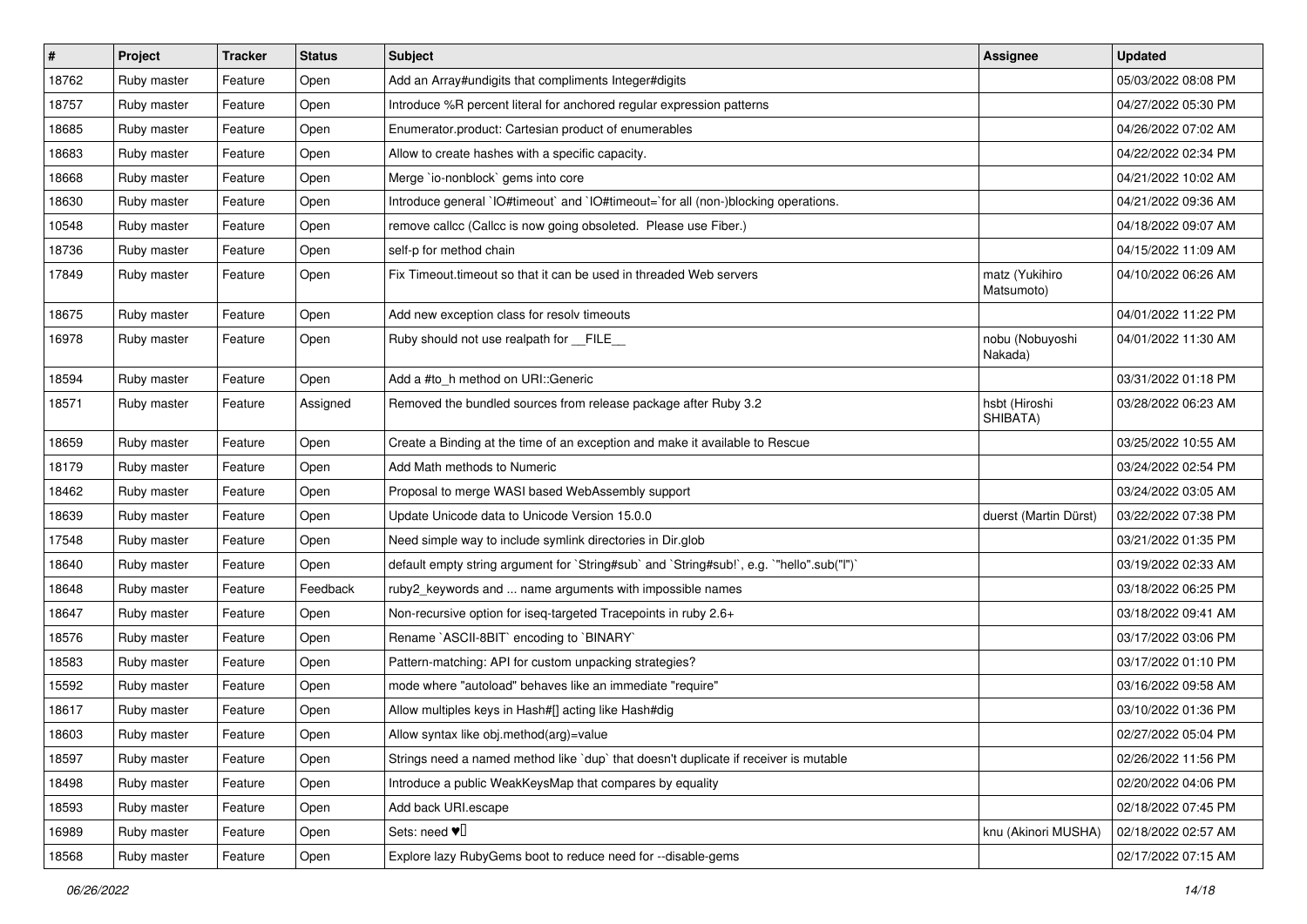| $\sharp$ | Project     | <b>Tracker</b> | <b>Status</b> | <b>Subject</b>                                                                     | Assignee                                | <b>Updated</b>      |
|----------|-------------|----------------|---------------|------------------------------------------------------------------------------------|-----------------------------------------|---------------------|
| 18463    | Ruby master | Feature        | Open          | Random number generation with xoshiro                                              |                                         | 02/13/2022 09:12 AM |
| 16122    | Ruby master | Feature        | Feedback      | Struct::Value: simple immutable value object                                       |                                         | 02/12/2022 09:54 PM |
| 18573    | Ruby master | Feature        | Open          | Object#pack1                                                                       |                                         | 02/08/2022 08:51 AM |
| 18438    | Ruby master | Feature        | Open          | Add `Exception#additional_message` to show additional error information            |                                         | 02/07/2022 02:55 AM |
| 18368    | Ruby master | Feature        | Open          | Range#step semantics for non-Numeric ranges                                        |                                         | 02/02/2022 03:42 PM |
| 18564    | Ruby master | Feature        | Open          | Add Exception#detailed_message                                                     | mame (Yusuke<br>Endoh)                  | 02/01/2022 08:06 PM |
| 18402    | Ruby master | Feature        | Open          | <b>Argument Labels</b>                                                             |                                         | 01/31/2022 06:14 PM |
| 18554    | Ruby master | Feature        | Open          | Move unicode_normalize to a default gem                                            |                                         | 01/31/2022 05:51 PM |
| 18559    | Ruby master | Feature        | Open          | Allocation tracing: Objects created by the parser are attributed to Kernel.require |                                         | 01/31/2022 12:14 PM |
| 18515    | Ruby master | Feature        | Open          | Add Range#reverse_each implementation for performance                              |                                         | 01/31/2022 02:23 AM |
| 18285    | Ruby master | Feature        | Open          | NoMethodError#message uses a lot of CPU/is really expensive to call                |                                         | 01/30/2022 12:45 PM |
| 18551    | Ruby master | Feature        | Open          | Make Range#reverse_each to raise an exception if endless                           |                                         | 01/28/2022 11:13 PM |
| 18136    | Ruby master | Feature        | Open          | take_while_after                                                                   |                                         | 01/28/2022 06:23 AM |
| 18408    | Ruby master | Feature        | Assigned      | Allow pattern match to set instance variables                                      | ktsj (Kazuki<br>Tsujimoto)              | 01/26/2022 07:07 PM |
| 18181    | Ruby master | Feature        | Open          | Introduce Enumerable#min_with_value, max_with_value, and minmax_with_value         |                                         | 01/25/2022 07:33 AM |
| 16757    | Ruby master | Feature        | Open          | Add intersection to Range                                                          |                                         | 01/22/2022 07:26 AM |
| 14394    | Ruby master | Feature        | Open          | Class.descendants                                                                  | ko1 (Koichi Sasada)                     | 01/20/2022 10:46 PM |
| 18494    | Ruby master | Feature        | Open          | [RFC] ENV["RUBY_GC_"]= changes GC parameters dynamically                           |                                         | 01/17/2022 11:15 PM |
| 15559    | Ruby master | Feature        | Open          | Logical XOR (^^) operator                                                          |                                         | 01/16/2022 03:20 AM |
| 16986    | Ruby master | Feature        | Open          | Anonymous Struct literal                                                           | matz (Yukihiro<br>Matsumoto)            | 01/15/2022 04:57 PM |
| 18478    | Ruby master | Feature        | Open          | Module#constant_pairs                                                              |                                         | 01/11/2022 07:55 PM |
| 18477    | Ruby master | Feature        | Open          | Float#sqrt and Integer#sqrt                                                        |                                         | 01/11/2022 07:34 PM |
| 18439    | Ruby master | Feature        | Open          | Support YJIT for VC++                                                              | maximecb (Maxime<br>Chevalier-Boisvert) | 01/10/2022 11:29 PM |
| 12125    | Ruby master | Feature        | Open          | Proposal: Shorthand operator for Object#method                                     |                                         | 01/07/2022 06:23 PM |
| 17473    | Ruby master | Feature        | Open          | Make Pathname to embedded class of Ruby                                            | akr (Akira Tanaka)                      | 01/07/2022 09:25 AM |
| 18459    | Ruby master | Feature        | Assigned      | IRB autocomplete dropdown colour options                                           | aycabta (aycabta.)                      | 01/05/2022 02:15 AM |
| 12901    | Ruby master | Feature        | Open          | Anonymous functions without scope lookup overhead                                  |                                         | 01/01/2022 12:30 PM |
| 14982    | Ruby master | Feature        | Open          | Improve namespace system in ruby to avoiding top-level names chaos                 | matz (Yukihiro<br>Matsumoto)            | 12/31/2021 05:39 PM |
| 18440    | Ruby master | Feature        | Open          | YJIT is enabled if any YJIT tuning options are set                                 |                                         | 12/30/2021 08:17 PM |
| 18376    | Ruby master | Feature        | Open          | Version comparison API                                                             |                                         | 12/30/2021 10:33 AM |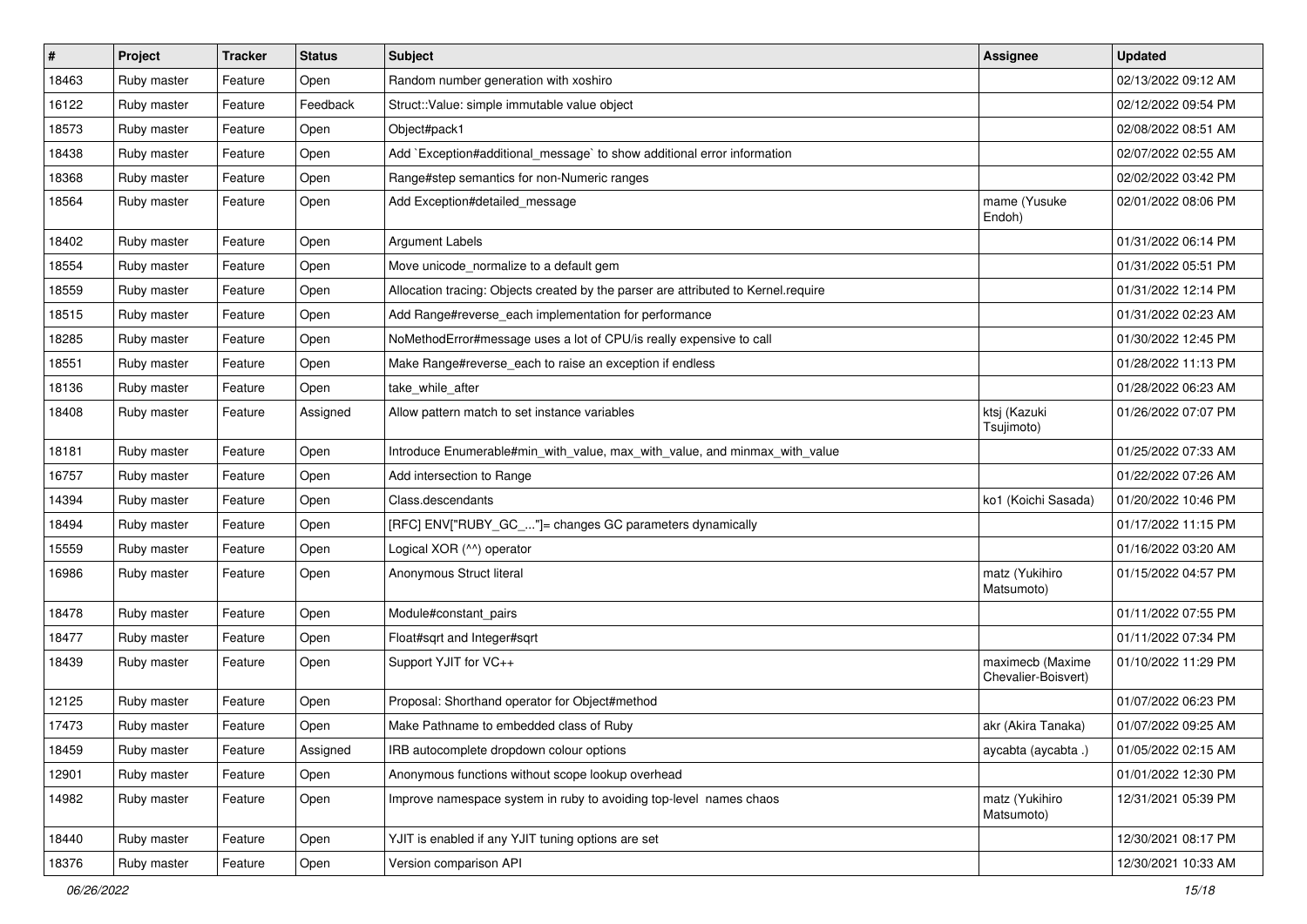| #     | Project     | <b>Tracker</b> | <b>Status</b> | <b>Subject</b>                                                                                                                                                                    | <b>Assignee</b>              | <b>Updated</b>      |
|-------|-------------|----------------|---------------|-----------------------------------------------------------------------------------------------------------------------------------------------------------------------------------|------------------------------|---------------------|
| 18450 | Ruby master | Feature        | Assigned      | Force break in prettyprint                                                                                                                                                        | akr (Akira Tanaka)           | 12/29/2021 02:02 PM |
| 18332 | Ruby master | Feature        | Open          | a?b                                                                                                                                                                               |                              | 12/29/2021 04:38 AM |
| 18423 | Ruby master | Feature        | Open          | Installing stable versions like 3.0.3 from source generates fatal error by make                                                                                                   |                              | 12/23/2021 11:44 PM |
| 16817 | Ruby master | Feature        | Open          | attr_predicate or attr_query or attr_something for ? methods                                                                                                                      |                              | 12/23/2021 11:44 PM |
| 16347 | Ruby master | Feature        | Open          | InmutableObject                                                                                                                                                                   |                              | 12/23/2021 11:44 PM |
| 16118 | Ruby master | Feature        | Open          | Array .difference allow custom comparison                                                                                                                                         |                              | 12/23/2021 11:44 PM |
| 15458 | Ruby master | Feature        | Open          | Automatic Exception#cause print in IRB                                                                                                                                            |                              | 12/23/2021 11:44 PM |
| 15419 | Ruby master | Feature        | Open          | Allow Kernel#tap to be invoked with arguments like Kernel#send                                                                                                                    |                              | 12/23/2021 11:43 PM |
| 15036 | Ruby master | Feature        | Open          | after upgrade when run apt upgrade metasploit                                                                                                                                     |                              | 12/23/2021 11:43 PM |
| 14465 | Ruby master | Feature        | Open          | rename/alias and then obsolete UDPSocket::send                                                                                                                                    |                              | 12/23/2021 11:43 PM |
| 14463 | Ruby master | Feature        | Open          | Allow comments to precede dots in member expressions                                                                                                                              |                              | 12/23/2021 11:43 PM |
| 14449 | Ruby master | Feature        | Open          | error when trying to run rails s                                                                                                                                                  |                              | 12/23/2021 11:43 PM |
| 12867 | Ruby master | Feature        | Open          | Add ability to check validity of a URL                                                                                                                                            |                              | 12/23/2021 11:43 PM |
| 12057 | Ruby master | Feature        | Open          | Allow methods with `yield` to be called without a block                                                                                                                           |                              | 12/23/2021 11:43 PM |
| 12021 | Ruby master | Feature        | Open          | Final instance variables                                                                                                                                                          |                              | 12/23/2021 11:43 PM |
| 12019 | Ruby master | Feature        | Open          | Better low-level support for writing concurrent libraries                                                                                                                         | matz (Yukihiro<br>Matsumoto) | 12/23/2021 11:43 PM |
| 11627 | Ruby master | Feature        | Open          | make `nonzero` an alias of `nonzero?`                                                                                                                                             | matz (Yukihiro<br>Matsumoto) | 12/23/2021 11:43 PM |
| 11026 | Ruby master | Feature        | Open          | How atomic should dynamic regexp with "once" flag be?                                                                                                                             |                              | 12/23/2021 11:43 PM |
| 10829 | Ruby master | Feature        | Open          | Add to_proc method to the Array class                                                                                                                                             |                              | 12/23/2021 11:43 PM |
| 10634 | Ruby master | Feature        | Open          | Baselining with Benchmark                                                                                                                                                         |                              | 12/23/2021 11:43 PM |
| 10528 | Ruby master | Feature        | Open          | Allow line breaks instead of commas in arrays, hashes, argument lists, etc.                                                                                                       |                              | 12/23/2021 11:43 PM |
| 10477 | Ruby master | Feature        | Open          | Implicit interfaces                                                                                                                                                               |                              | 12/23/2021 11:43 PM |
| 10371 | Ruby master | Feature        | Open          | Use Thread#handle_interrupt in MonitorMixin                                                                                                                                       |                              | 12/23/2021 11:43 PM |
| 10273 | Ruby master | Feature        | Open          | Immutable Ruby                                                                                                                                                                    |                              | 12/23/2021 11:43 PM |
| 10217 | Ruby master | Feature        | Open          | Dir constructor similar to Pathname constructor                                                                                                                                   |                              | 12/23/2021 11:43 PM |
| 9947  | Ruby master | Feature        | Open          | Make `Object#send` and `Object#method` private                                                                                                                                    |                              | 12/23/2021 11:43 PM |
| 9941  | Ruby master | Feature        | Open          | Issue a warning when `module` or `class` keyword causes re-initialization of a constant that will become<br>the module/class name, instead of creating/reopening the module/class |                              | 12/23/2021 11:43 PM |
| 9804  | Ruby master | Feature        | Open          | File::CREATE as a synonym for File::CREAT                                                                                                                                         |                              | 12/23/2021 11:43 PM |
| 9686  | Ruby master | Feature        | Open          | Syntax for symbols used in hashes                                                                                                                                                 |                              | 12/23/2021 11:43 PM |
| 9402  | Ruby master | Feature        | Open          | A syntax to specify the default value of a hash                                                                                                                                   |                              | 12/23/2021 11:43 PM |
| 9401  | Ruby master | Feature        | Open          | Yet another syntax for literal anonymous functions (lambdas)                                                                                                                      |                              | 12/23/2021 11:43 PM |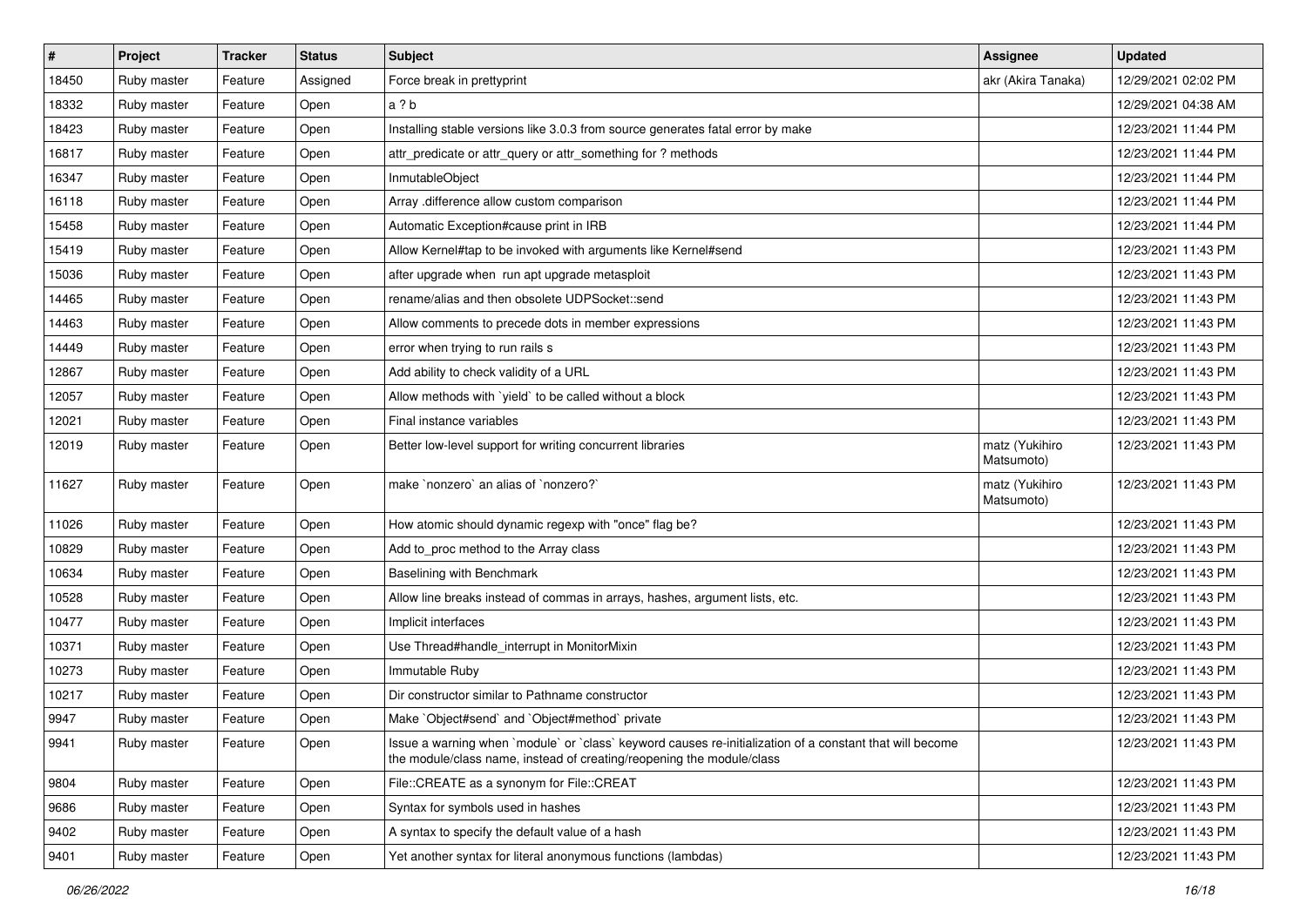| $\pmb{\#}$ | Project     | <b>Tracker</b> | <b>Status</b> | <b>Subject</b>                                                                                  | <b>Assignee</b>              | <b>Updated</b>      |
|------------|-------------|----------------|---------------|-------------------------------------------------------------------------------------------------|------------------------------|---------------------|
| 8961       | Ruby master | Feature        | Open          | Synchronizable module to easily wrap methods in a mutex                                         |                              | 12/23/2021 11:43 PM |
| 8947       | Ruby master | Feature        | Open          | make alias, alias_method, attr_* return name of the alias                                       |                              | 12/23/2021 11:43 PM |
| 8896       | Ruby master | Feature        | Open          | #tap with missing block                                                                         |                              | 12/23/2021 11:43 PM |
| 8848       | Ruby master | Feature        | Open          | Syntax for binary strings                                                                       |                              | 12/23/2021 11:43 PM |
| 8751       | Ruby master | Feature        | Open          | Add offsets to method#source_location                                                           |                              | 12/23/2021 11:43 PM |
| 8681       | Ruby master | Feature        | Open          | Net::HTTP should set TCP_NODELAY for requests with body                                         |                              | 12/23/2021 11:43 PM |
| 8640       | Ruby master | Feature        | Open          | Add Time#elapsed to return nanoseconds since creation                                           |                              | 12/23/2021 11:43 PM |
| 8635       | Ruby master | Feature        | Open          | attr_accessor with default block                                                                |                              | 12/23/2021 11:43 PM |
| 8626       | Ruby master | Feature        | Open          | Add a Set coercion method to the standard lib: Set(possible_set)                                |                              | 12/23/2021 11:43 PM |
| 8619       | Ruby master | Feature        | Open          | <b>Standard Profiling API</b>                                                                   |                              | 12/23/2021 11:43 PM |
| 8570       | Ruby master | Feature        | Open          | Better mechanisms to safely load classes concurrently                                           |                              | 12/23/2021 11:43 PM |
| 8291       | Ruby master | Feature        | Open          | Allow retrieving the root Fiber of a Thread                                                     |                              | 12/23/2021 11:43 PM |
| 8275       | Ruby master | Feature        | Open          | Add Module#public_const_get                                                                     |                              | 12/23/2021 11:43 PM |
| 8259       | Ruby master | Feature        | Open          | Atomic attributes accessors                                                                     |                              | 12/23/2021 11:43 PM |
| 8088       | Ruby master | Feature        | Open          | Method#parameters (and friends) should provide useful information about core methods            |                              | 12/23/2021 11:43 PM |
| 7895       | Ruby master | Feature        | Open          | Exception#backtrace_locations to go with Thread#backtrace_locations and Kernel#caller_locations |                              | 12/23/2021 11:43 PM |
| 7845       | Ruby master | Feature        | Open          | Strip doesn't handle unicode space characters in ruby 1.9.2 & 1.9.3 (does in 1.9.1)             |                              | 12/23/2021 11:43 PM |
| 7747       | Ruby master | Feature        | Open          | Expanded API for Binding semantics                                                              |                              | 12/23/2021 11:43 PM |
| 15344      | Ruby master | Feature        | Feedback      | Being proactive about Ruby security                                                             |                              | 12/23/2021 11:40 PM |
| 12982      | Ruby master | Feature        | Feedback      | ruby 2.3.1 got crash on macos                                                                   |                              | 12/23/2021 11:40 PM |
| 12020      | Ruby master | Feature        | Assigned      | Documenting Ruby memory model                                                                   | ko1 (Koichi Sasada)          | 12/23/2021 11:40 PM |
| 9678       | Ruby master | Feature        | Feedback      | New heredoc syntax                                                                              |                              | 12/23/2021 11:40 PM |
| 9023       | Ruby master | Feature        | Assigned      | Array#tail                                                                                      | matz (Yukihiro<br>Matsumoto) | 12/23/2021 11:40 PM |
| 8272       | Ruby master | Feature        | Open          | Transfer feature tracking to CommonRuby                                                         |                              | 12/23/2021 11:40 PM |
| 8271       | Ruby master | Feature        | Assigned      | Proposal for moving to a more visible, formal process for feature requests                      | matz (Yukihiro<br>Matsumoto) | 12/23/2021 11:40 PM |
| 8263       | Ruby master | Feature        | Assigned      | Support discovering yield state of individual Fibers                                            | ko1 (Koichi Sasada)          | 12/23/2021 11:40 PM |
| 8258       | Ruby master | Feature        | Feedback      | Dir#escape_glob                                                                                 |                              | 12/23/2021 11:40 PM |
| 8096       | Ruby master | Feature        | Feedback      | introduce Time.current timestamp                                                                | matz (Yukihiro<br>Matsumoto) | 12/23/2021 11:40 PM |
| 6308       | Ruby master | Feature        | Assigned      | Eliminate delegation from WeakRef                                                               | matz (Yukihiro<br>Matsumoto) | 12/23/2021 11:40 PM |
| 18411      | Ruby master | Feature        | Open          | Introduce `Fiber.blocking` for disabling scheduler.                                             |                              | 12/23/2021 05:10 PM |